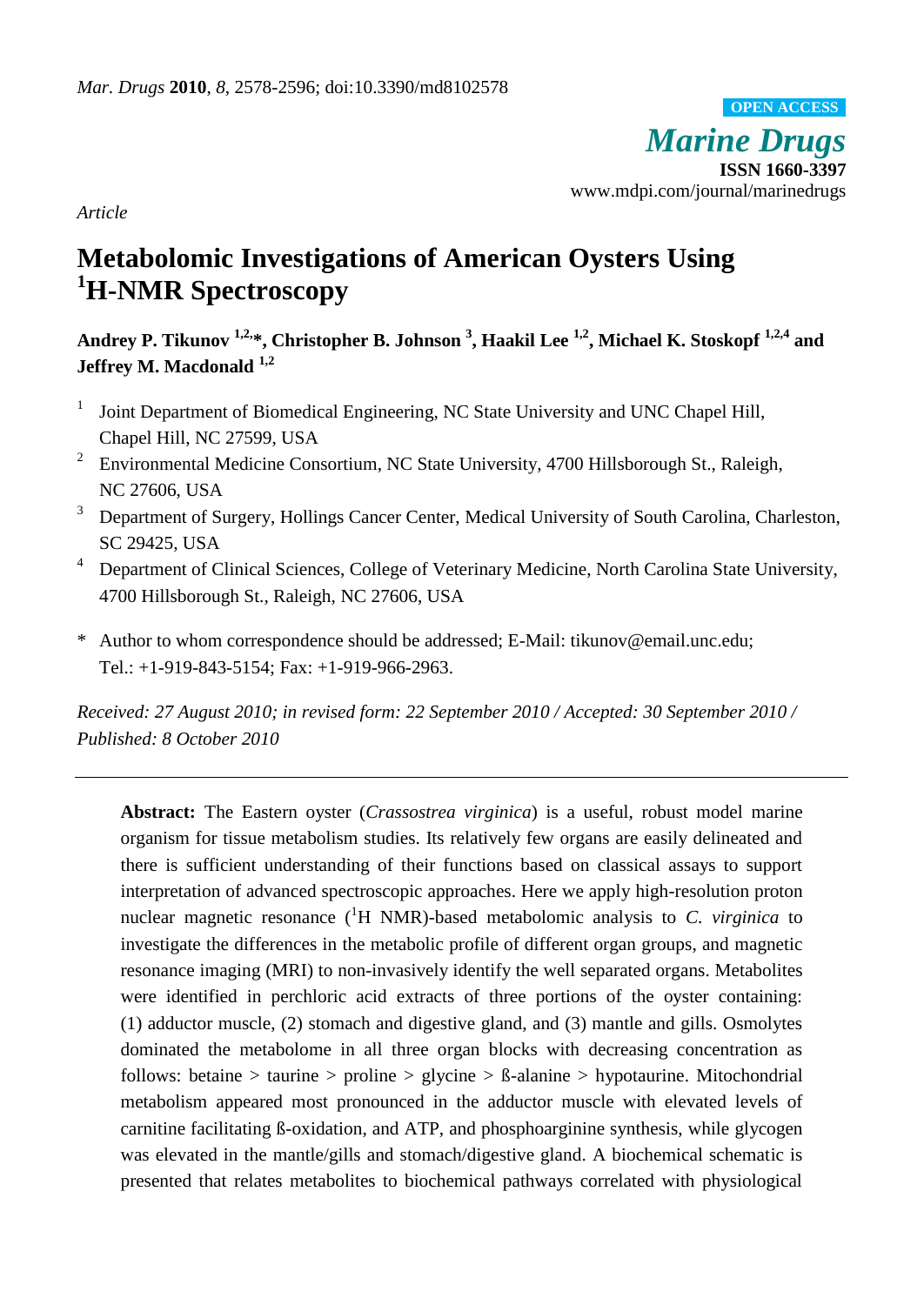organ functions. This study identifies metabolites and corresponding  ${}^{1}H$  NMR peak assignments for future NMR-based metabolomic studies in oysters.

**Keywords:** <sup>1</sup>H NMR; metabolomic; oyster; mollusk; carnitine

### **1. Introduction**

Metabolites, as the end products of metabolism, represent the functional responses of a cell. Their characterization can provide insight into the underlying mechanisms of genomic or environmental actions on metabolism. The marine environment is varied and dynamic, providing a vast diversity of physical and chemical challenges to metabolism, making the study of the metabolites of marine organisms particularly fruitful for scientists interested in comparative physiology, pharmacology and toxicology. Organ specific metabolic fingerprints can establish time dependent assessments for interpreting functional adaptations to environmental and nutritional challenges using either invasive tissue extraction from multiple individuals or non-invasive longitudinal observation of the same individual. NMR spectroscopy and magnetic resonance imaging (MRI) permit non-invasive monitoring of the metabolome.

Metabolomics is an emerging discipline that is based on the measurement and study of all low molecular weight endogenous metabolites to establish an overview of the metabolic status of a biological system. High-resolution proton nuclear magnetic resonance  $({}^{1}H\text{-NMR})$  spectroscopy-based metabolomics measures the metabolic profiles of cells, tissues, biofluids, and even whole organisms, employing computer-assisted pattern recognition techniques to identify metabolic differences in response to experimentally induced perturbations [1–4]. This technique has several important advantages for studies of marine organisms including the ability to provide unbiased, rapid, and cost-effective analytical data on the concentrations of a wide range of small-molecule metabolites simultaneously. The spectral peaks are quantitative representations of the number of protons in the respective molecule. The analytical method is unbiased because all proton-containing molecules in the tissue extract are equally represented in the  ${}^{1}H$  NMR spectrum regardless of polarity, extinction coefficients, or ionization properties commonly biasing alternative analytical methods [5]. Therefore, unlike other separation methods (*i.e.*, chromatography, electrophoresis), which are dependent on detection methods (*i.e.*, UV-Vis, electrochemical, mass spectrometry) requiring previous knowledge of analytes and the use of concentration calibrants for each compound studied,  $\rm{^{1}H}$  NMR spectroscopy detects unknown environmental contaminants and their biological effects on the metabolome as a quantitative change in the NMR spectral pattern of a tissue or organ extract.

―*The resolution in 1-D NMR is often inadequate for unambiguous structure identification and isotope quantification in crude cell or tissue extracts. Spreading NMR signals over a plane results in an enormous increase in resolution, with the added advantage that molecular fragments can be visualized according to the type of experiment performed.*" (From Fan and Lane 2008) [6,7]. However, 2-D NMR measurements require significantly more time to acquire than 1-D and although 2-D increases resolution of co-resonating peaks, the fine detail required for determining coupling constants is less accurate in 2-D NMR. The intrinsic sensitivity of NMR spectroscopy depends on the observed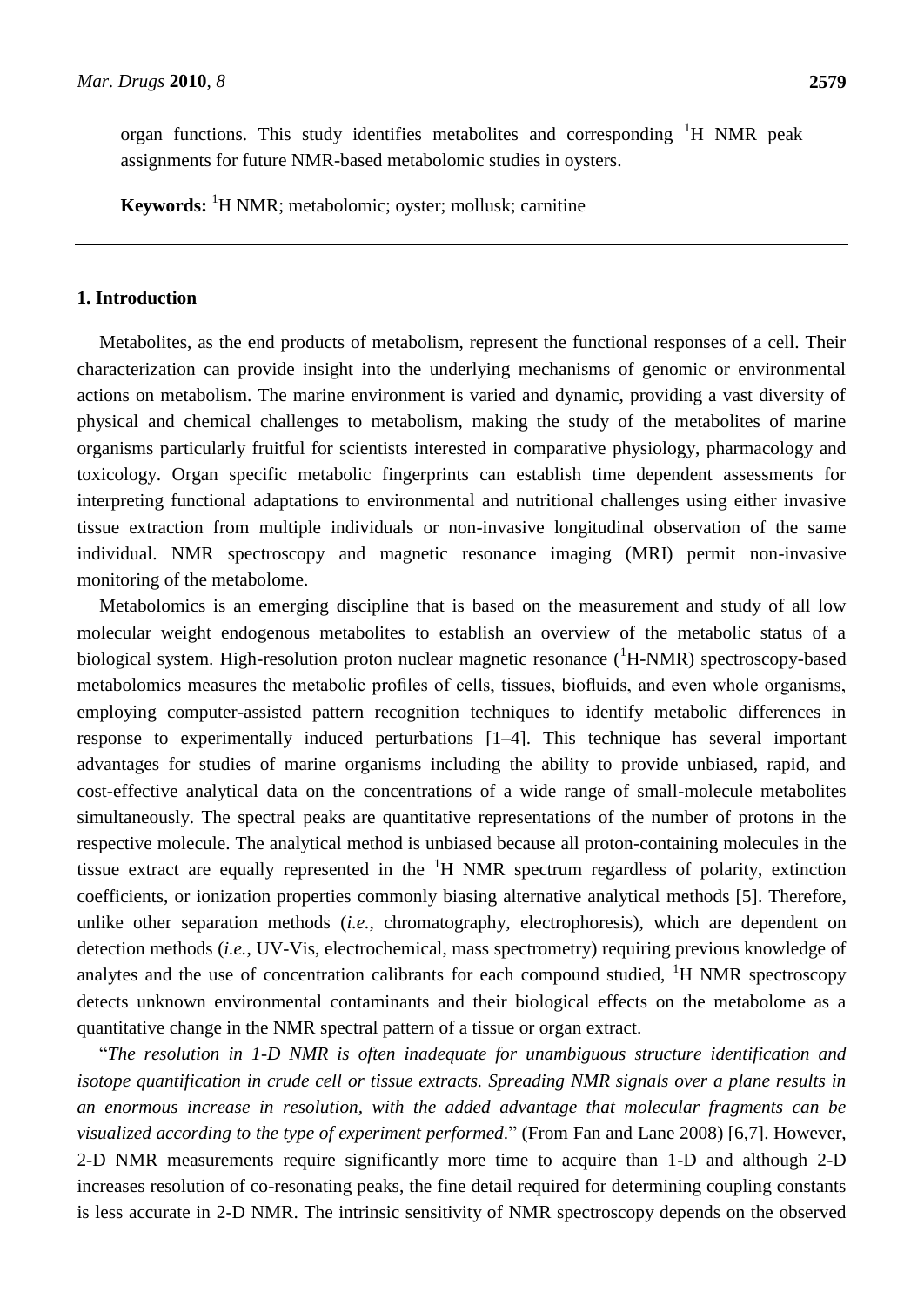nucleus, metabolite concentrations, experimental conditions and the resolution desired. The standard 2D NMR spectroscopic protocol for small molecule structure elucidation, is typically obtaining a  ${}^{1}$ H- ${}^{1}$ H TOCSY followed by a  ${}^{1}$ H- ${}^{13}$ C HSQC [6,7]. The TOCSY determines the chemical backbone of a molecule by correlating peaks in the 1D  $^{1}$ H NMR spectrum across the second dimension. The  $^{1}$ H- $^{13}$ C HSQC correlates the resonances in the 1D  ${}^{1}$ H NMR spectrum to those in the 1D  ${}^{13}$ C NMR spectrum.

The Eastern oyster (*Crassostrea virginica*) is the basis of the United States oyster industry along the Atlantic and Gulf of Mexico coast [8]. It has been the subject of many studies examining biomass, industrial productivity and biochemical composition [9–15]. Oysters have several readily separated organs with defined functions, making it a good model for whole organism metabolism using non-invasive  ${}^{1}H$  magnetic resonance spectroscopy (MRS) and MRI. For example, there is a single, relatively large muscle that can be easily isolated from the rest of the oyster tissue using surface coil localized MRS [16,17] or chemical shift imaging (CSI) of the whole oyster permitting the determination of the metabolic contribution of entire organ systems (see Lee *et al.*, this special edition of *Marine Drugs*). Therefore, longitudinal MRS or CSI studies of chemical dynamics, target organ disease or intoxication can be more easily interpreted [1–4]. However, a complete metabolic baseline of each organ or organ group is essential to evaluate the effects of treatments in future studies. In this study we identified major compounds for the functional organ blocks of the Eastern oyster by dividing the body into three functional parts: (i) muscle (movement), (ii) GI tract with digestive gland (digestion), and (iii) gills with mantle (respiration and electrolyte balance). Muscle, with its biological role of motor function, metabolically converts stored chemical energy to movement. The GI tract in conjunction with the digestive gland performs digestion and energy assimilation. It is also the site of the most active bacterial metabolism in the healthy oyster [18,19]. The mantle and gills perform the physiological functions of oxygen transfer, osmotic regulation, and shell creation.

In the present study, we applied  $H-MMR-based$  metabolomic analysis to the Eastern oyster. Differences in the metabolic profile of three dissected organ blocks were compared: (1) muscle, (2) mantle including gills, and (3) the gastrointestinal (GI) tract including the stomach and digestive gland. The goals of the study were to: (i) use NMR to metabolically profile the Eastern oyster (*C. virginica*) for future studies, (ii) ascertain how the metabolic profiles differ among the various organs (muscle, mantle including gills, and GI tract including digestive gland) and (iii) assess the potential of NMR-based metabolomics as a rapid and informative screening tool for monitoring changes in tissue metabolism.

#### **2. Results and Discussion**

#### *2.1. Anatomical definition of oyster body parts*

To evaluate organ block metabolic baselines, after one day of acclimation in a closed system of filtered natural seawater, oysters were dissected into the three organ blocks, and metabolites from those organ blocks were extracted with perchloric acid.  ${}^{1}H$  NMR spectra of each organ block extract were obtained (see Experimental Section). Figure 1 displays a  ${}^{1}H$  MRI image of the oyster body illustrating the anatomical landmarks delineating the three dissected organ blocks and their corresponding <sup>1</sup>H spectra. The spectra from all three organ blocks appeared similar, with three major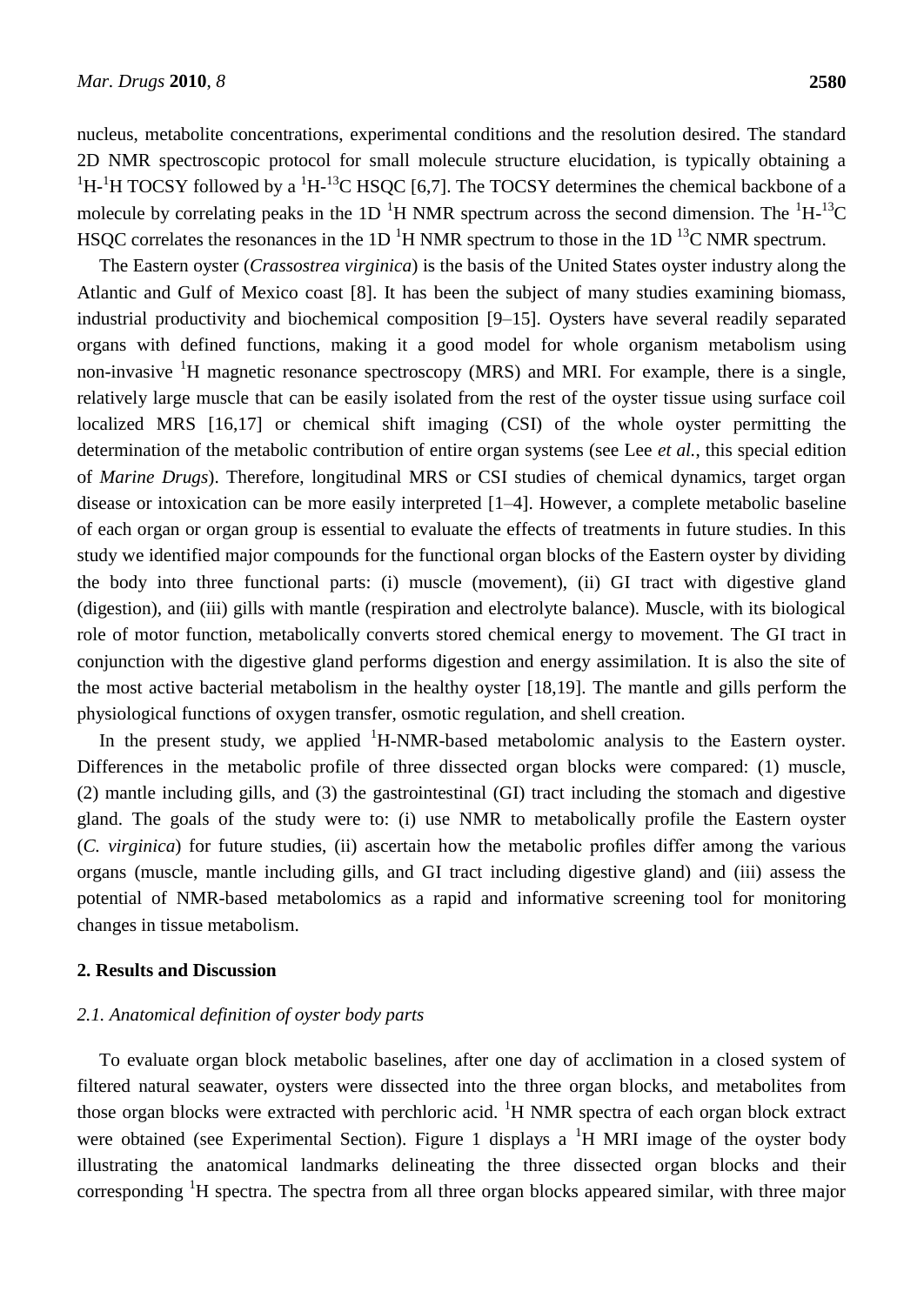peaks representing two osmolytes, betaine (at 3.25 and 3.89 ppm) and taurine (3.25 and 3.41 ppm). On closer examination of the smaller peaks, the GI/digestive gland and mantle/gills spectra are quite similar, but the muscle block spectrum has additional peaks, for example the amino acid glycine (3.54 ppm).

**Figure 1.** A sagittal <sup>1</sup>H MRI image displaying the anatomical identification of the dissected oyster organ blocks outlined with dashed margins: (1) muscle, (2) GI tract (with digestive gland) and (3) mantle (with gills). The  $H$  NMR spectra of the perchloric acid extracts from the three dissected organ blocks border the MRI image.



*2.2. Identification of the metabolites on 1D <sup>1</sup>H spectrum*

Figure 2 shows several expanded regions of the  ${}^{1}H$  spectrum of the oyster muscle block and vertical scales of each spectral region were increased for better definition of smaller peaks. <sup>1</sup>H NMR spectra of the organ block extracts were comprised of over a hundred peaks (Figure 2), corresponding to low molecular weight acid-soluble endogenous metabolites. Thirty-seven of the most abundant are listed in Table 1. Although several metabolite classes were observed, the spectra were dominated by the amino acids and its organic acid derivatives, all of which are known to serve as osmolytes [10,11,20,21], including: betaine [3.25 (s) and 3.89 (s) ppm], taurine [3.25 (s) and 3.41 (t) ppm] and glycine [3.54 (s) ppm] (s: singlet, t: triplet, Figure 2). Two other osmolytes of lower peak areas and presumably lower concentrations are homarine [4.35 (s), 7.95 (dd), 8.02 (d), 8.53 (dd), 8.71 (d) ppm, d: doublet, dd: double doublet, m: multiplet] and proline [1.99 (m), 2.06 (m), 2.34 (m), 3.33 (dt), 3.41 (dt), and 4.12 (dd) ppm, dt: double triplet]. The relative abundance of the various osmolytes relative to all other small molecules is rapidly approximated by comparison of peak heights in the  ${}^{1}$ H NMR spectrum (Figure 2), using the innate quantitative nature of NMR spectroscopy. Clearly, a major portion of the Eastern oyster's energy is devoted to dealing with its saline environment, and maintaining normal intracellular and blood volumes using molecules that can double as carbon sources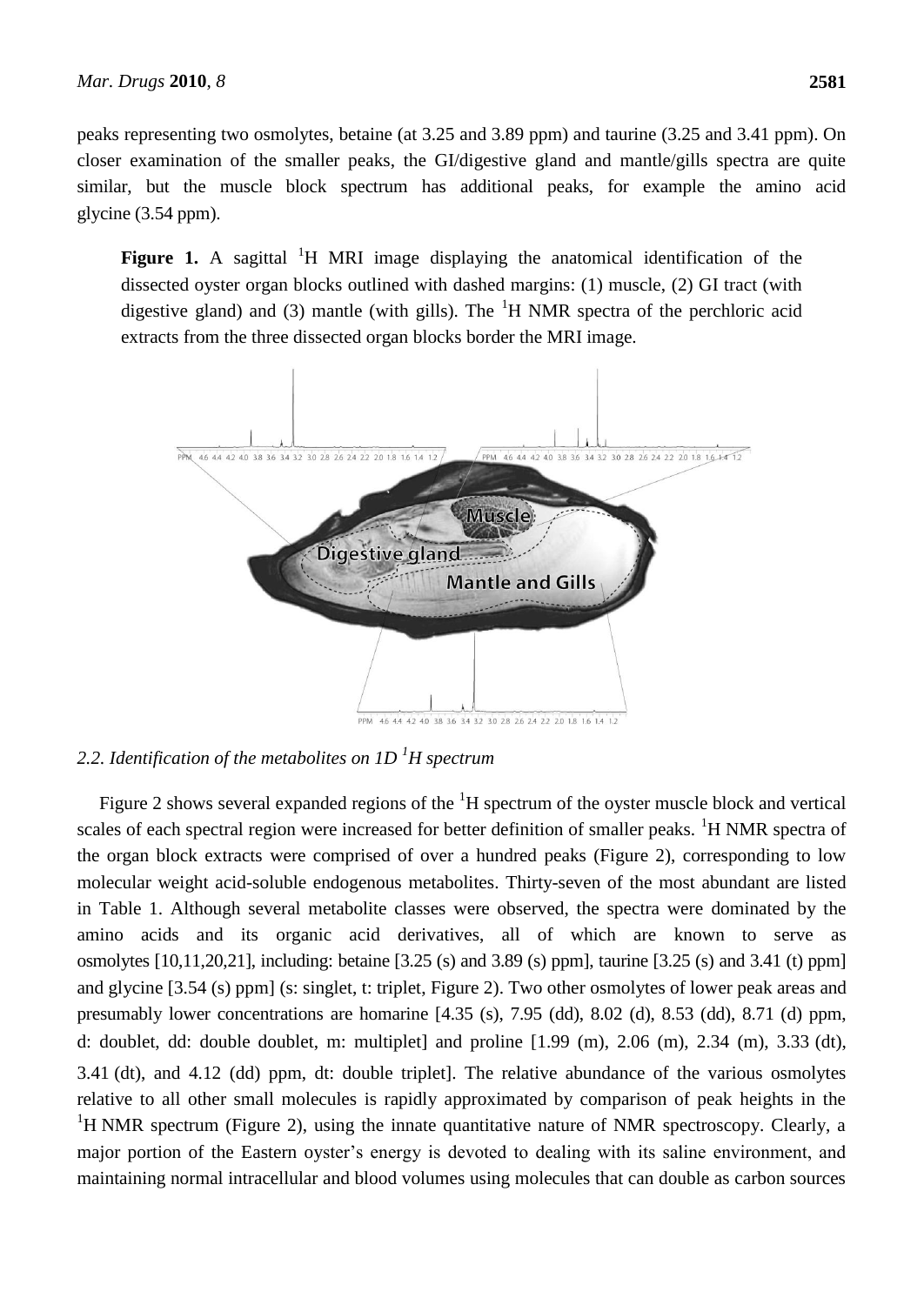for intermediary metabolism, and/or are involved in multiple biochemical functions. For example, in addition to glycine and proline, all amino acids act as osmolytes [9–11,20,22–24].

**Figure 2.** The entire <sup>1</sup>H NMR spectrum (bottom center) of the adductor muscle block of the oyster. The various portions of the spectrum are displayed (a–g), each scaled to the largest peak in that portion. The peak at 0 ppm is the external standard TSP (trimethylsilyl propionate) and  $pD = 7.0$  ( $pH = 7.04$ ) (see Experimental Section).  $\frac{m}{m}$  = 13<sup>2</sup>C labeled acetate (f) was added as a reference for the  $^{13}$ C spectroscopy (not shown).



The most abundant amino acids in the oyster muscle block spectrum are the: (1) neutral zwitterions such as proline showing multiplets centered at 1.99 ppm and 2.06 ppm, alanine with a doublet at 1.46 ppm (C-3) and quartet at 3.76 ppm (C-2), and glycine with a singlet at 3.75 ppm; (2) the acidic amino acids such as glutamate and aspartate; (3) the basic amino acid arginine [1.68 (m), 1.90 (m), 3.23 (t), 3.74 (t) ppm]; (4) the branched chain amino acids including isoleucine, leucine, and valine; and (5) the aromatic amino acids tyrosine and phenylalanine. Table 1 lists the additional chemical shifts.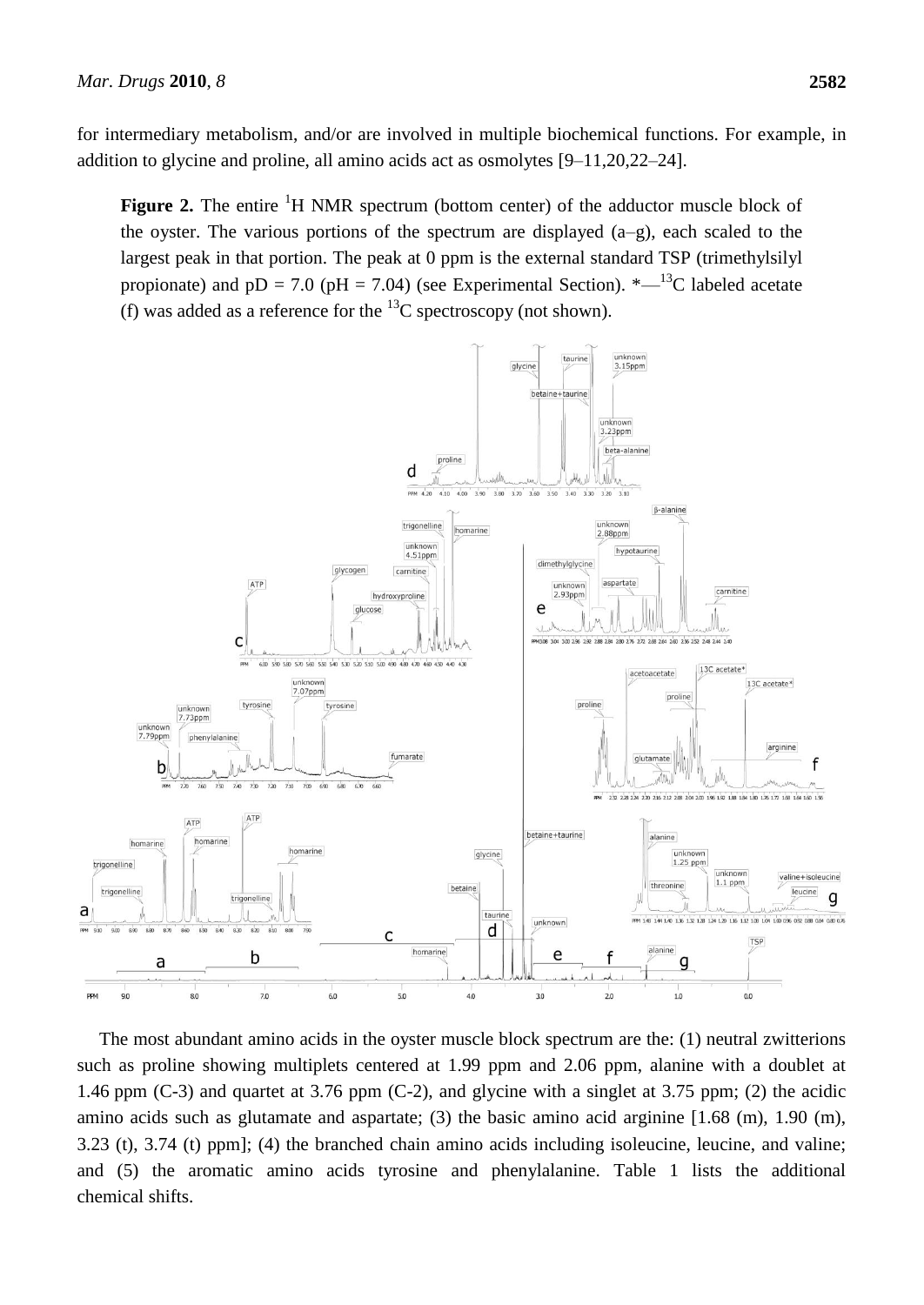| <b>Metabolites</b>               | Chemical shift and peak shape, ppm                                        | Concentration                   | Reference |  |
|----------------------------------|---------------------------------------------------------------------------|---------------------------------|-----------|--|
| Amino acids                      |                                                                           |                                 |           |  |
| Alanine                          | $1.46$ (d), $3.76$ (m)                                                    | $1.30 \pm 0.27$ *               | $[21]$    |  |
| Arginine                         | 1.68 (m), 1.90 (m), 3.23 (t), 3.74 (t)                                    | $0.16 - 0.24$ <sup>†</sup>      | $[25]$    |  |
| Aspartate                        | 2.66 (dd), 2.79(dd), 3.87 (dd)                                            | $2.59 \pm 0.72$ *               | $[21]$    |  |
| Glutamate                        | $2.08$ (m), $2.34$ (m), $3.74$ (t)                                        | $1.30 \pm 0.19$ *               | $[21]$    |  |
| Glutamine                        | $2.12$ (m), $2.44$ (m), $3.75$ (t)                                        | $0.53 \pm 0.13$ *               | $[21]$    |  |
| Glycine                          | 3.54(s)                                                                   | $1.29 \pm 0.29$ *               | $[21]$    |  |
| Histidine                        | 7.81 (s) 7.04 (s), 3.99 (dd), 3.24/3.15 (dd)                              | $0.089 - 0.255$ <sup>†</sup>    | $[25]$    |  |
| Isoleucine                       | $0.92$ (t), 1.00 (d), 1.26(m), 1.44 (m), 1.96 (m), 3.66 (d)               | $0.001 - 0.008$ <sup>†</sup>    | $[25]$    |  |
| Leucine                          | $0.94$ (d), $0.96$ (d), $1.66$ (m), $3.71$ (t)                            | $0.005 - 0.014$ <sup>†</sup>    | $[25]$    |  |
| Phenylalanine                    | $3.98$ (m), $7.31$ (d), $7.36$ (t), $7.41$ (m)                            | $0.006 - 0.033$ <sup>†</sup>    | $[25]$    |  |
| Proline                          | $1.99$ (m), $2.06$ (m), $2.34$ (m), $3.33$ (dt), $3.41$ (dt), $4.12$ (dd) | $0.020 - 0.582$ <sup>†</sup>    | $[25]$    |  |
| Serine                           | $3.84$ (m), $3.96$ (m)                                                    | $0.023 - 0.057$ <sup>†</sup>    | $[25]$    |  |
| Threonine                        | 1.33 (d), 3.578 (d), 4.25 (m)                                             | $0.009 - 0.036$ <sup>†</sup>    | $[25]$    |  |
| Tyrosine                         | $6.89$ (d), $7.19$ (d)                                                    | $0.005 - 0.046$ <sup>†</sup>    | $[25]$    |  |
| Valine                           | $0.98$ (d), $1.03$ (d), $2.25$ (m), $3.59$ (d)                            | $0.004 - 0.018$ <sup>†</sup>    | $[25]$    |  |
| <b>Energy related</b>            |                                                                           |                                 |           |  |
| $\alpha$ -Glucose                | $3.23$ (dd), $3.40$ (m), $3.46$ (m), $3.52$ (dd), $3.73$ (m),             | n/a                             |           |  |
|                                  | $3.82$ (m), $3.88$ (dd), $4.63$ (d), $5.22$ (d)                           |                                 |           |  |
| ß-Glucose                        | $4.64$ (d)                                                                | n/a                             |           |  |
| Glycogen                         | $3.40$ (m), $3.60$ (m), $3.80$ (m), $3.96$ (br. s.), $5.40$ (br. s.)      | $0.467 - 6.920$ <sup>‡</sup>    | $[26]$    |  |
| <b>ADP</b>                       | 4.15 (m), 4.16 (m), 4.57 (m), 5.94 (m), 8.29 (s), 8.54 (s)                | n/a                             |           |  |
| <b>ATP</b>                       | 4.21 (m), 4.28 (m), 4.39 (m), 4.51 (m), 4.62 (t), 6.13 (d),               | n/a                             |           |  |
|                                  | $8.24$ (s), $8.53$ (s)                                                    |                                 |           |  |
| <b>Osmolytes/Organic acids</b>   |                                                                           |                                 |           |  |
| <b>Betaine</b>                   | $3.25$ (s), $3.89$ (s)                                                    | 230 $\pm$ 30 $\Box$             | $[27]$    |  |
| <b>ß</b> -alanine                | $2.55$ (t), $3.18$ (t)                                                    | $0.25 \pm 0.13$ *               | $[21]$    |  |
| Homarine                         | 4.35 (s), 7.95 (dd), 8.02 (d), 8.53 (dd), 8.71 (d)                        | n/a                             |           |  |
| Hypotaurine                      | $2.64$ (t), $3.36$ (t)                                                    | n/a                             |           |  |
| Taurine                          | $3.25$ (s), $3.41$ (t)                                                    | $16.37 \pm 3.39$ *              | [21]      |  |
| <b>Krebs cycle intermediates</b> |                                                                           |                                 |           |  |
| Succinate                        | 2.41(s)                                                                   | $0.733\,\pm0.288$ $^{\text{E}}$ | [28]      |  |
| <b>Fatty Acid Metabolism</b>     |                                                                           |                                 |           |  |
| Acetoacetate                     | $2.22$ (s), 3.41 (m)                                                      | n/a                             |           |  |
| Carnitine                        | 2.43 (dd), 3.21 (s), 3.42 (m), 4.56 (s)                                   | n/a                             |           |  |
| <b>Alkaloids</b>                 |                                                                           |                                 |           |  |
| Trigonelline                     | 4.43 ppm (s), 8.08 ppm (t), 8.84 ppm (t), 9.12 ppm (s)                    | n/a                             |           |  |
| <b>Unknown Resonances</b>        |                                                                           |                                 |           |  |
| Unknown #1                       | $1.1$ ppm $(s)$                                                           |                                 |           |  |
| Unknown #2                       | $1.25$ ppm $(s)$                                                          |                                 |           |  |
| Unknown #3                       | 2.88 (m)( $J_{ab}$ = 7.67 Hz, $J_{bc}$ = 7.75), 3.44 (m),                 |                                 |           |  |
|                                  | 3.62 (m)( $J_{ab}$ = 7.63 Hz, $J_{bc}$ = 11.12), 3.82 (m)                 |                                 |           |  |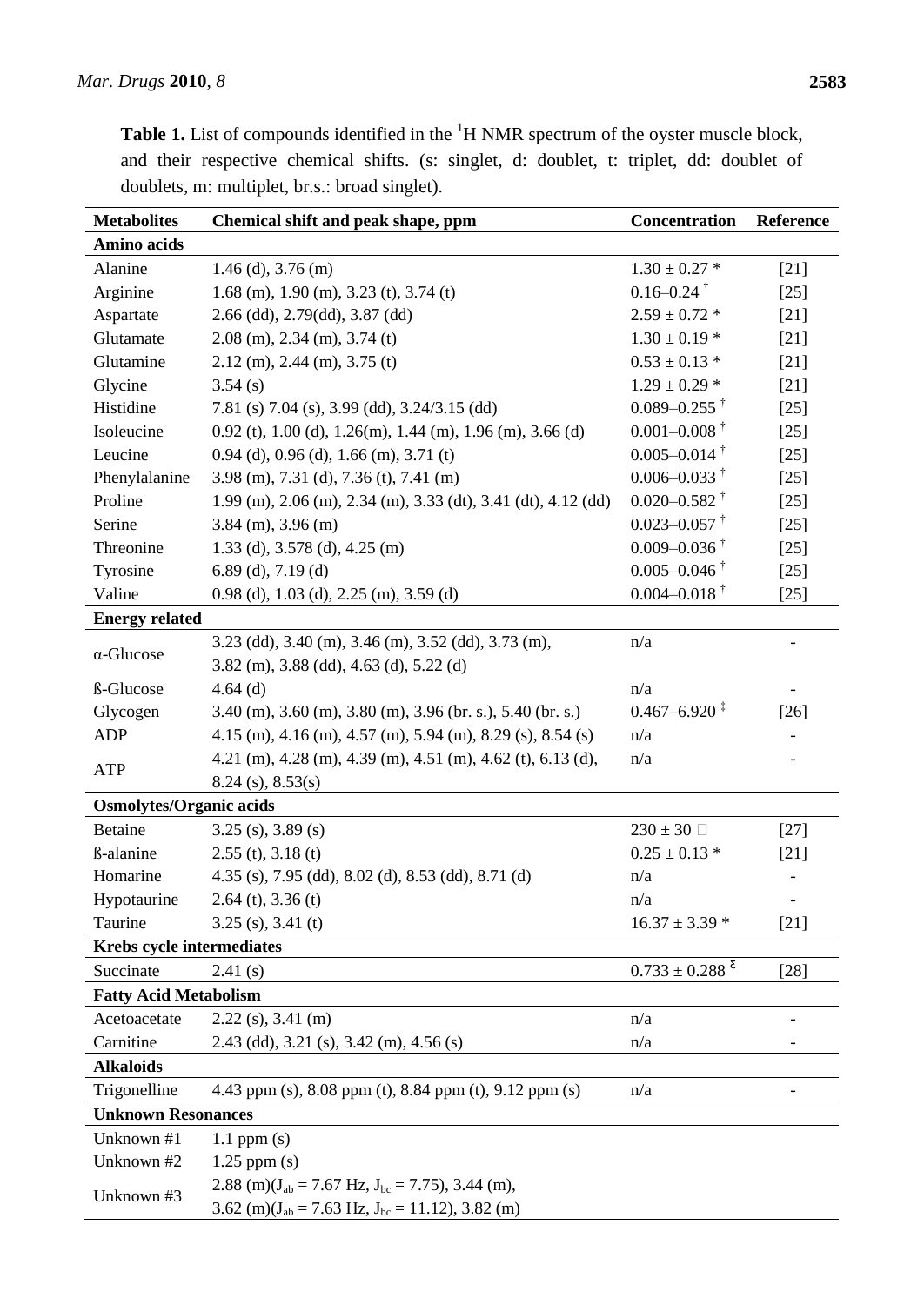Unknown  $#8$  7.73 ppm (s)

| <b>Table 1.</b> Com.                       |  |
|--------------------------------------------|--|
| Unknown #4 $2.93$ (d) or two (s)           |  |
| Unknown $#5$ 3.15 ppm (s)                  |  |
| Unknown #6 $3.23$ ppm (s)                  |  |
| Unknown #7 $4.51$ (t) $(J_{ab} = 4.41$ Hz) |  |

**Table 1.** *Cont.*

**‡** : glycogen values range of oysters, *Crassostrea virginica*, harvested monthly for 1 year from three areas (Alabama, Louisiana and Maryland), expressed in mg of glycogen per 100 g of oyster tissue; \*: the concentration of amino acids in the free amino acid pool in Eastern Oyster, the concentration means are in µmoles amino acid per mg protein; † : the range of free amino acid concentrations in the adductor muscle of *C. virginica* from various salinities (3.4–26.7‰), expressed as µmoles amino acid/mg Kjeldahl nitrogen;  $\Box$ : the mean of betaine concentration in the gills of Atlantic oyster, expressed as  $\mu$ mole/g dry wt;  $\epsilon$ : the level of succinate in the ventricles of *C. virginica* under aerobic conditions (µmole/g wet wt).

In the oyster, the amino acid arginine has a biochemical role similar to that of creatine in mammals, as an energy store of high energy phosphagen that can be transferred to ADP to form ATP. The nucleotides ATP and ADP are also identified (Figure 2). Arginine clearly would play a role in muscle with regard to energy metabolism, but in the GI tract with digestive gland block, arginine is also the final intermediate in the urea cycle before formation of urea via arginase. The Eastern oyster releases 0.32–0.86 µmoles/g tissue/day of urea [14].

## *2.3. 2D <sup>1</sup>H NMR spectra of oyster muscle*

Although the  ${}^{1}H_{1}^{13}C$  HSQC spectrum is not presented in this study, it was performed to confirm the identity of the peaks in the 1D  $^{1}$ H NMR spectrum and was correlated to the natural abundance  $^{13}$ C (see Experimental Section).

To identify metabolites in the 1D<sup>-1</sup>H NMR spectra, a 2D<sup>-1</sup>H-<sup>1</sup>H TOCSY spectrum of the adductor muscle block extract was obtained and is shown in Figure 3. Proline is one of the main osmolytes in Eastern oyster, but unlike betaine, glycine, or homarine, it is not uniquely identified in the  $1D<sup>-1</sup>H$  spectra. However, the 2D spectrum clearly shows that the scalar coupled multiplets at 2.00, 2.07, 2.34, and 4.12 ppm are correlated to one another and match those resonances of proline (Figure 3). The TOCSY also identified two other osmolytes, hypotaurine [2.63 (t), 3.36 (t)], or 2-aminosulfinic acid, and ß-alanine [2.55 (t), 3.18 (t)], or 2-aminocarboxylic acid. These are organic acids with very similar structure creating similar  ${}^{1}H$  NMR spectral patterns in the TOCSY with two correlated triplets (Figure 3). Hypotaurine is an intermediate in the catabolism of cysteine to taurine (2-aminosulfonic acid). The osmolyte, ß-alanine, is a beta amino acid, wherein there is no alpha carbon, rather the carboxylic acid moiety is bound to the beta carbon. The identities of three other important amino acids, threonine, arginine, and glutamate were confirmed.

The 2D TOCSY spectrum of oyster muscle also identified carnitine. Carnitine is an essential factor in fatty acid metabolism functioning to transport fat into the mitochondria of muscle cells [29]. L-acetylcarnitine, an acetyl ester of carnitine, facilitates movement of acetyl CoA into the matrices of mammalian mitochondria during the oxidation of fatty acids [30,31]. There are peaks at 2.43, 3.21, 3.42 and 4.56 ppm corresponding to carnitine.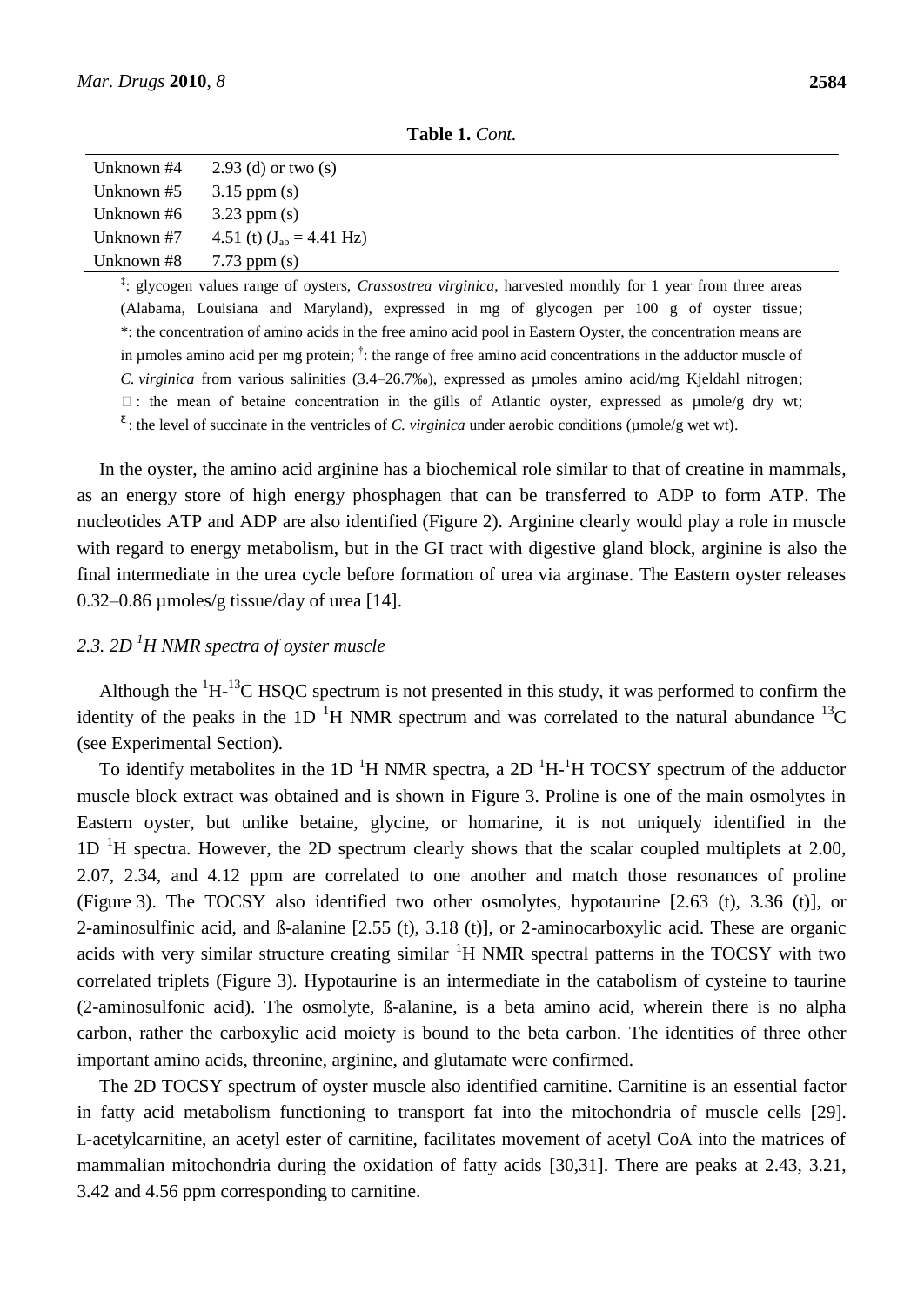**Figure 3.** The 2D <sup>1</sup>H-TOCSY of the adductor muscle block of an oyster. Boxed regions correlate the various resonances of alanine, arginine, aspartate, carnitine, glutamate, homarine, hypotaurine, proline, threonine, and tyrosine. C-1 resonances of glucose and glycogen are also labeled. The correlated resonances and coupling constants of the unknown is shown in Table 1.



As mentioned above, arginine is used as phosphoarginine in muscle as a pool of a high energy phosphagen and its C-3 (1.90 ppm) and C-4 (1.68 ppm) peaks are distinguished from the peaks from C-3 methylene and methyne groups from the branched chain amino acids, leucine [1.66 ppm (m)], and isoleucine [1.96 ppm (m)], respectively. Although these resonances are dominated by arginine, there is some contribution from leucine and isoleucine as resolved in the 2D TOCSY spectrum.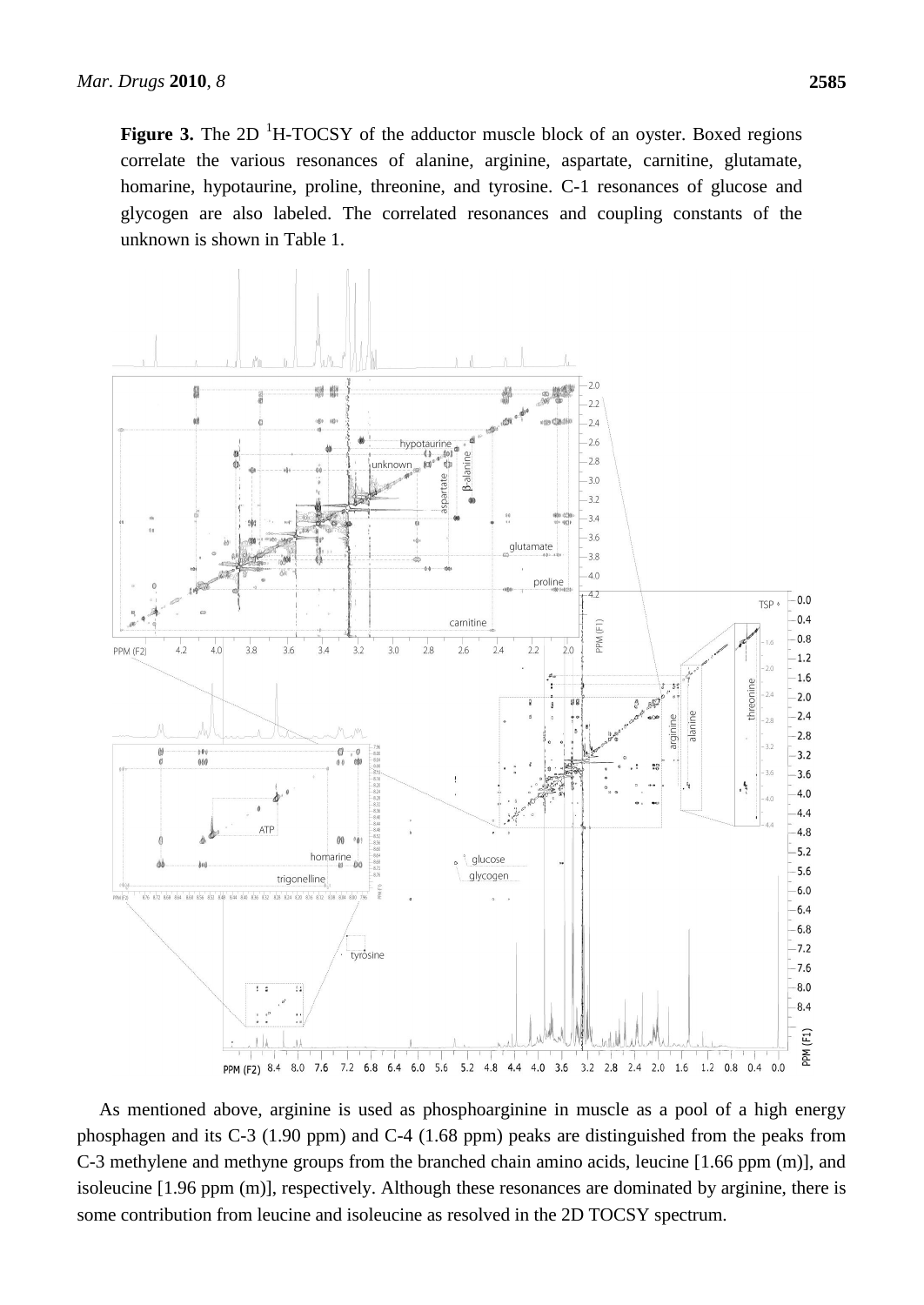Finally, the large multiplet near the proline resonances around 2.13 ppm could be due to glutamine, glutamate, or the glutamyl moiety of glutathione. The concentration of glutathione in oyster has been reported to be 0.8–1 mmol/g wet weight [15,32]. Glutathione is an antioxidant and tripeptide (gamma-glutamylcysteinylglycine) [33], while glutamate is an anaplerotic amino acid derived from the Krebs cycle. Although glutathione synthesis could be up-regulated during times of stress, we do not detect such high concentrations of glutathione in the 1D  $\rm{^1H}$  muscle spectrum (Figure 2) or other organ blocks, rather an order-of-magnitude higher concentration of glutamate. During times of high ammonia accumulation, glutamate will form glutamine via glutamine synthetase, or xenobiotic stress, it will form glutathione. Therefore, for future toxicological or metabolomic studies, it will be important to identify this relatively large multiplet at 2.13 ppm. The TOCSY confirms that the resonance near 2.13 ppm is from the C-3 of glutamate and is correlated to its C-4 at 2.34 ppm, which co-resonates with C-4 of proline's in the 1D spectrum (Figure 2), and is correlated to the alpha carbon C-2 of glutamate at 3.75 ppm (Figure 3).

In the aromatic region, the TOCSY helps confirm homarine and ATP/ADP resonance, but also that of trigonelline, or methylnicotinate. Trigonelline is an alkaloid found in plants, such as coffee, and animals, first being identified in anemones over half a century ago [34].

#### *2.4. Differences in metabolites from the three oyster organ blocks*

 $1D<sup>-1</sup>H NMR$  spectra from the three dissected organ blocks of the oyster are compared in Figure 4. Three regions of the spectra (−0.5 to 3.2 ppm; 3.2 to 4.3 ppm; and 4.3 to 9.2 ppm) ranging from the aromatic (9.2 ppm) to the aliphatic (0.5 ppm) are scaled to the largest peak in that region to visualize the smaller peaks. Osmolytes have a constant ratio across the organ blocks. Therefore, these peaks (betaine, taurine, homarine, marked with asterisk (\*)) were used as an internal reference in Figure 4, to calibrate the Y-scale across organ blocks (Figure 4). Figure 5 is a graph of the molar ratio (Experimental Section for calculation) of chosen metabolites in the three different extracted organ blocks. Marine mollusks, similar to other marine invertebrates, use large amounts of nitrogenous solutes, such as free amino acids and their catabolites, as the major intracellular osmolytes to protect against the high and fluctuating extracellular osmolarity of their environment [35]. Betaine and taurine, which are glycine and methionine/cysteine catabolites, respectively  $[9-11,20,22-24]$ , were an order of magnitude more abundant than any other metabolite (Figure 5).

Although taurine (2-aminosulfonic acid) is often referred to as an amino acid [9,10,13,14] even in recent literature [36–38], it does not contain a zwitterion containing an amine and carboxylic acid that sandwich an alpha carbon, and thus cannot make peptides (amide linkages) to be incorporated into protein. Taurine, is also known as 2-aminoethanesulphonic acid and classified as a ß-amino acid, according to Mendel and Bradley [39]. Taurine was first reported in mollusks in 1845 by Karsten [40]. First thought to be non-essential in mammals, it is now known to be essential during development in the cat [41], and involved in a variety of biological processes such as bile salt formation, osmoregulation, oxidative stress inhibition, immunomodulation, diabetes and atherosclerosis. It is one of the most abundant organic acids in animal tissues, but it is not found in plants with the exception of some algae [42]. In *C. gigas* it has been shown to increase with salinity, clearly serving an osmoregulatory role [37], but its anti-oxidant, and storage role for sulfur amino acids is still unclear.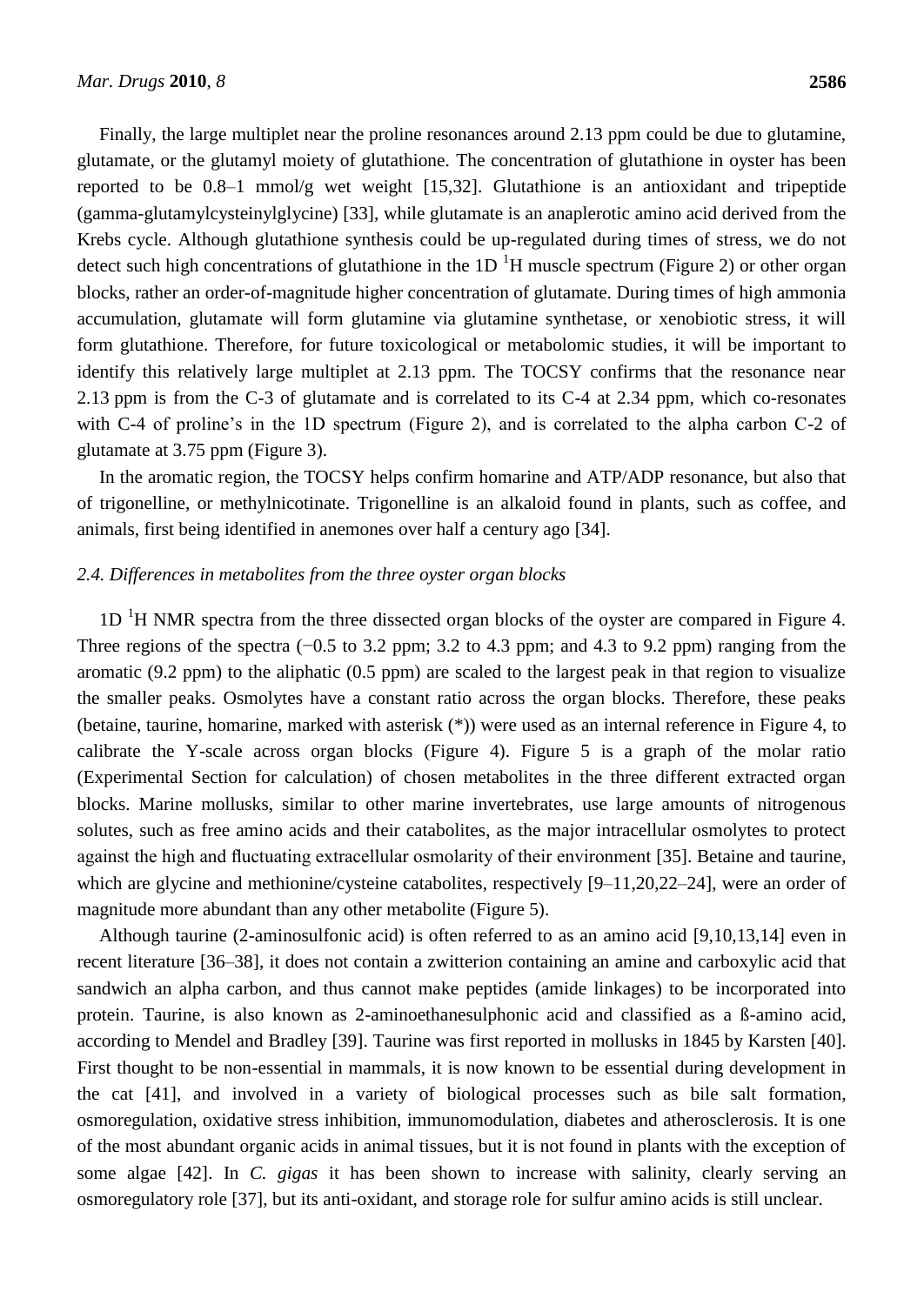

**Figure 4.** <sup>1</sup>H NMR spectra of the three different oyster organ blocks, scaled to the betaine peak at 3.89 ppm.

**Figure 5.** The molar ratios of selected biochemicals among the three organ blocks.



The free amino acids make up large fractions of the metabolome of marine invertebrates [23,24,43]. The total concentration of amino acids in muscle homogenate of *C. virginica* is reported to be 0.035 M to 0.164 M, depending on salinity [25]. Free amino acids predominantly contribute to the intracellular pool of osmolytes in all the molluscan species investigated, and these are typically proline, glycine, glutamate, and alpha and ß-alanine [44]. We found these five amino acids to be the most abundant in all tissues (Figure 5). In *C. gigas*, free amino acids as well as the beta-amino acids, β-alanine and taurine, increased in some cases 10-fold with increasing environmental salinity [37]. One of these amino acids discovered to increase with salinity is threonine, and this was the only amino acid found in higher concentrations in the gills in our study as compared to the muscle (Figure 5).

Homarine, another osmolyte of high concentration [34,45–47] first extracted from lobster by Hoppe-Seyer in 1933, is slightly lower in the oyster muscle block than in other tissues (Figure 5—note log scale of graph). The concentrations of these compounds in Figure 5 are consistent between the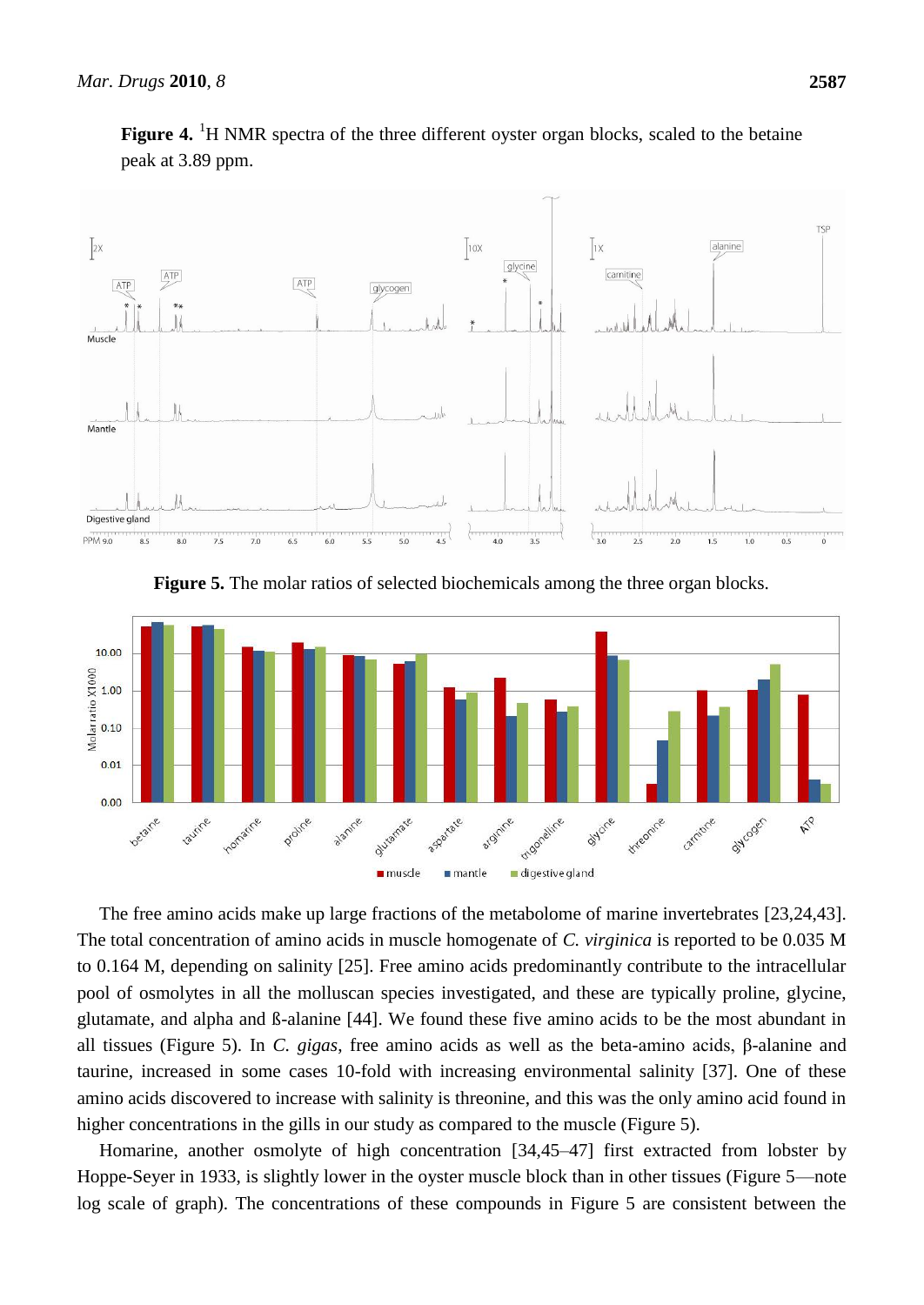different organ blocks (muscle, mantle with gills and GI tract with digestive gland). Monitoring of osmolyte distribution and kinetics may be useful for the study of mechanisms of adaptation to tidal and seasonal salinity changes.

Depending on season, glycogen comprises 20–40% of dry flesh weight of the pacific oyster [48], and similar percentages of the *C. virginica* [26]. It has been shown that major glycogen storage tissues in mollusks are the mantle and digestive gland, and there is a much lower concentration of glycogen in muscle [49,50]. Our work supports these reported data, showing that the glycogen peak (at 5.42 ppm) is significantly smaller in the muscle block than in the other two organ blocks (Figure 4). The concentration of glycogen in the muscle block is approximately 5–7 times lower than that found in the GI with digestive gland and the mantle with gills organ blocks (see Figure 5).

Presented data is a snapshot of oyster metabolites based on samples collected from Taylor creek, Beaufort NC, in spring 2009. Changes of glycogen concentration and distribution across tissues depend on season for the Eastern oyster *C. virginica.* The biochemical cycle in bivalves shows glycogen storage activity during favorable trophic conditions, followed by mobilization and conversion of these reserves during the maturation period [51–53]. This cycle was confirmed in the Pacific oyster *C. gigas* [54–56], and the blue mussel *M. edulis* [57]. Turnover of stored glycogen is correlated with the annual reproductive cycle and food availability [51,58,59]. Glycogen metabolism pathways are controlled by glycogen synthetase, hemolymph glucose concentration, and feeding conditions [60]. Gabbott (1975) suggested that vitellogenesis takes place at the expense of stored glycogen reserves in the blue mussel, *M. edulis* [51] and this was later demonstrated in *C. gigas* [61]. Glucose incorporation into glycogen was first studied in the flat oyster *Ostrea edulis* by Fando *et al.* [62], who reported that gill or mantle tissues incorporated significantly more glucose than muscle tissue by a factor of 5. This generally agrees with our data.

Other metabolites showing significant differences across organ blocks in our study were ATP. Adenine, guanine, and uracil nucleotides have been measured in extracts of *C. gigas* tissue [63]. As is found in most forms of animal and microbial life, the oyster contained adenosine-5' phosphates (AMP, ADP, and ATP) in greatest abundance, with concentrations of 32.0, 15.2, and 2.4 micromoles/100 g, respectively [13]. Other investigators have reported the concentration of ATP in muscle tissue to be 3–4-fold higher than in mantle tissue [64,65]. In our studies, the resolved ATP peaks are located at 6.15 ppm and 8.3 ppm respectively, and are clearly evident in the muscle organ block  ${}^{1}H$  NMR spectrum. They are evanescent on the mantle/gill and GI/digestive gland spectra (Figure 4). ATP concentrations in the mantle/gill organ block and GI/digestive gland organ block were at least 100-fold lower than those in the muscle organ block (Figure 5, ATP). This is logical because muscle would be expected to be the main ATP consumer and by extension producer in the oyster body per unit tissue weight. The muscle performs mechanical movement using chemical energy stored in the phosphoanhydride bond of ATP. It is interesting that arginine does not correlate with ATP in its distribution across the organ blocks in our study, being relatively constant throughout all three blocks. Arginine is one of the more abundant free amino acids of oyster (Figure 5). Phosphoarginine replaces phosphocreatine in mollusks as the high energy phosphagen used for ATP regeneration [16,17]. However, it also plays a role as a pool for nitrogen and can detoxify ammonia in a manner similar to creatine in mammals [66]. Perhaps the ubiquitous distribution of arginine in the oyster is related to biochemical and physiological roles other than energetics.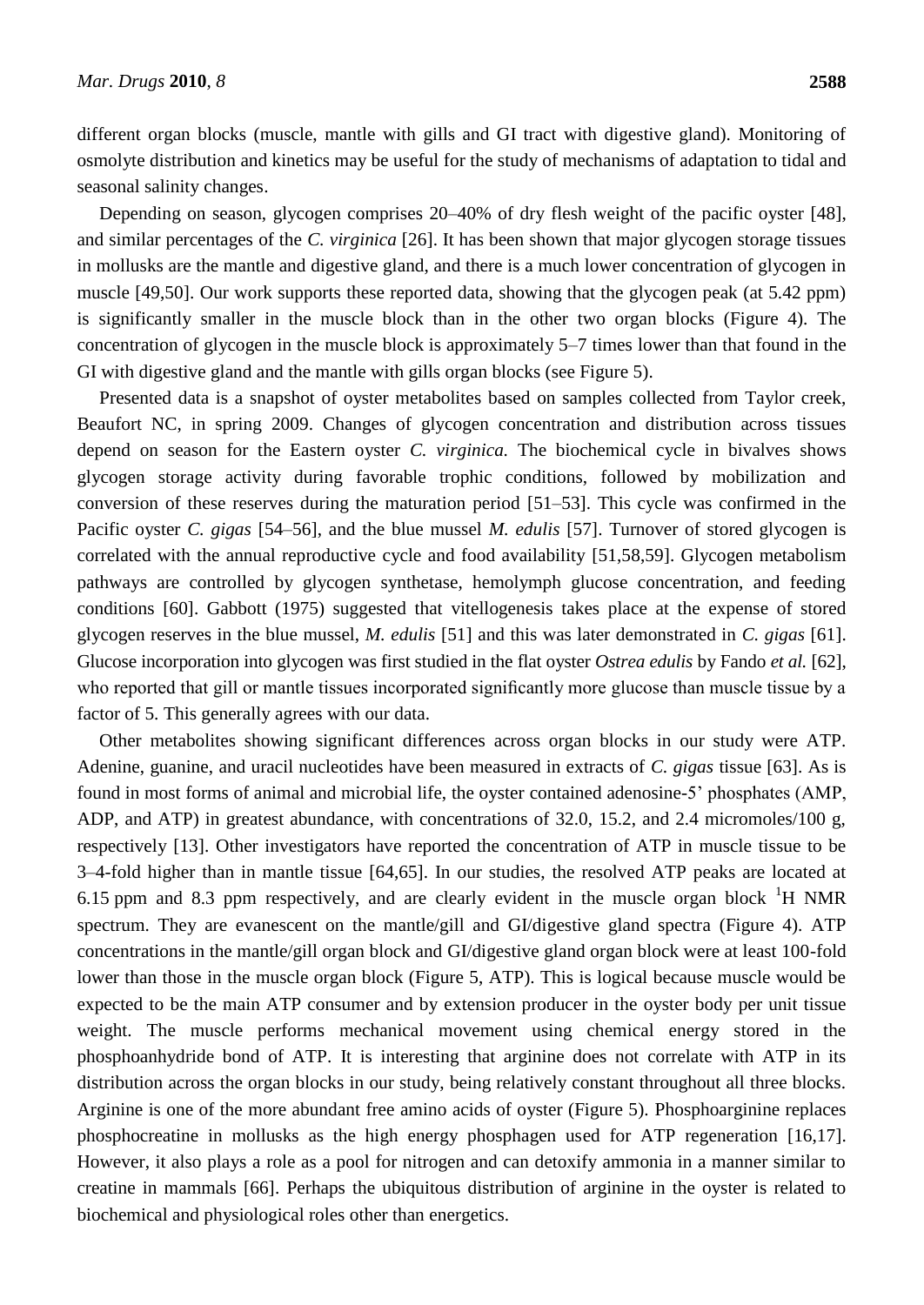Glycine can enter the Krebs cycle through the glyoxylate pathway and also participate in glycolysis through the formation of serine [67]. Glycine can serve as a 2 carbon energy source in both pathways, ultimately generating ATP. Glycine also acts as an osmolyte and is a precursor of betaine, but it may be its role in energetics that is be responsible for its elevated concentration in muscle (Figure 5) [68,69].

We believe our study is the first report of carnitine in oysters. Our finding is confirmed by the 2D TOCSY NMR spectra peaks at 3.2, 4.56 ppm (carnitine). These explicit peaks are easily seen in the muscle block spectrum and negligible in the mantle/gill and GI/digestive gland organ block spectra (Figure 4). The carnitine concentration in the muscle organ block, where we would expect more mitochondria per unit of tissue, is approximately 3–5 times higher than in the other two organ block extracts. Based on this, we propose that carnitine, known to be important in the metabolism of fatty acids [30,31] may be a useful marker of mitochondrial activity.

This study forms the foundation for future metabolic studies of oysters and identifies key metabolically important compounds in each of three organ blocks. Figure 6 is a biochemical schematic representation of the compounds we identified and their metabolic relationships displayed overlaying an MRI image of the Eastern oyster representing the relationships between anatomy, physiological function and the relative abundance of metabolites. Biochemically the distribution of the metabolites we identified corresponds well with expected organ block functions. For example, mitochondrial metabolism would be expected to be elevated in muscle, and if this is the case, the concentrations of carnitine, a fatty acid carrier for ß-oxidation, and ATP, the end-product of oxidative phosphorylation and glycolysis should also be elevated. It is logical to find glycogen stored in the gill/mantle and GI/digestive gland organ blocks, and utilized extensively in the muscle organ block. The metabolite separation found in our studies suggests the use of MRI with spectroscopic imaging could be used effectively to investigate the real-time dynamics of metabolic changes in response to environmental changes and exposure to toxins.

**Figure 6.** Anatomic and metabolic relationships of biochemicals identified from the <sup>1</sup>H NMR spectra as they relate to the physiology of the Eastern oyster.

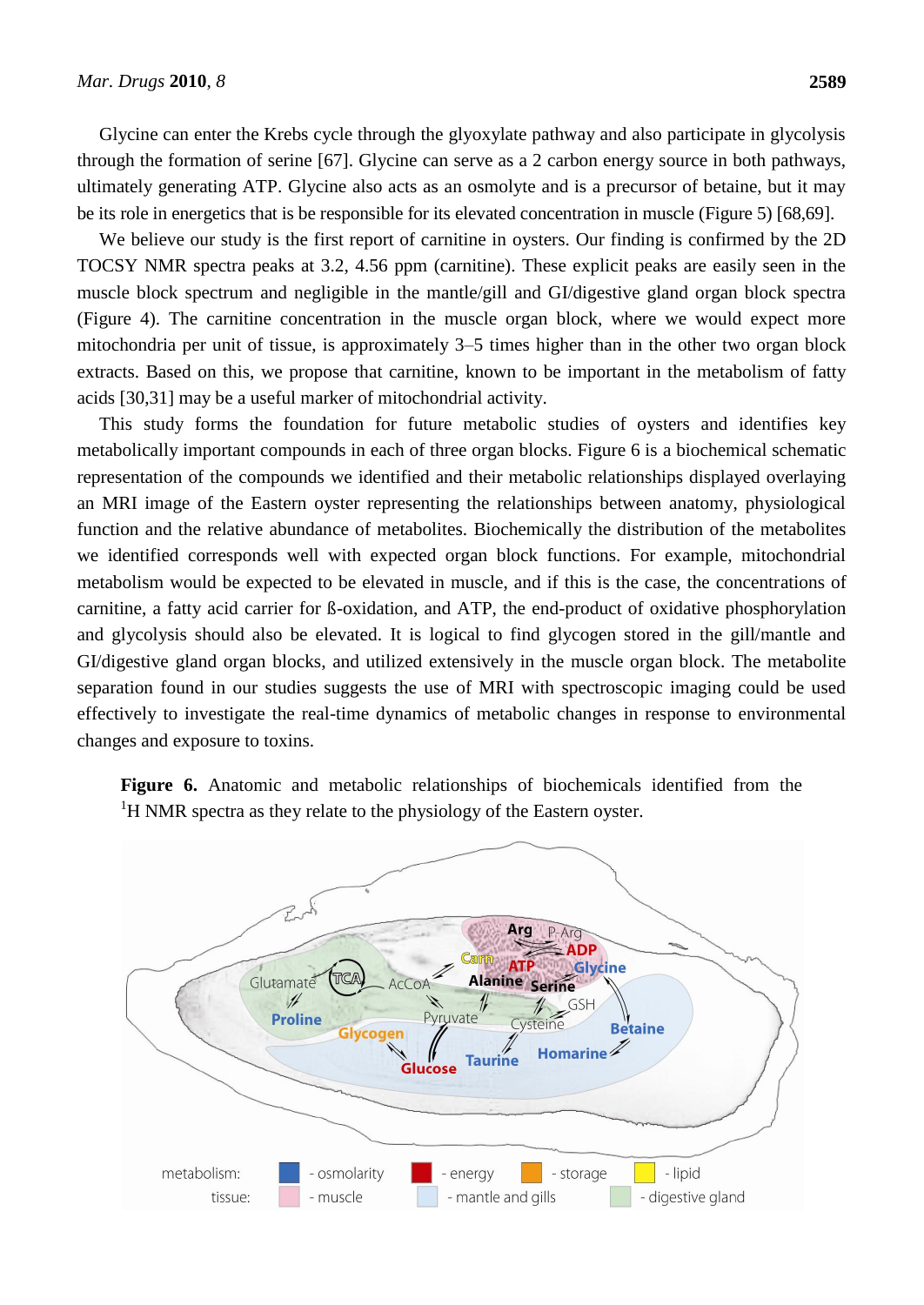#### **3. Experimental**

Unless otherwise stated, all chemicals used in this study were obtained from Sigma (St. Louis, MO, USA). Eastern Oysters (*Crassostrea virginica*) (50–70 g) were collected from Taylor Creek near Beaufort, NC, and fasted for one day in filtered natural seawater prior to the experiments. A single oyster is presented throughout this manuscript as a means of comparison, although a total of five oysters were analyzed by NMR spectroscopy and MRI. Measurements were prepared in April–May 2009. Seawater was obtained from Bogue Sound at the Center for Marine Sciences and Technology (CMAST), and filtered through a 0.2 µm filter then used immediately in the experiments. After fasting the oyster was quickly opened, and three organ blocks were dissected (muscle; GI with digestive gland; and mantle with gills) rapidly and immediately frozen in liquid nitrogen. Each organ block was pulverized individually using a stainless steel mortar and pestle with constant addition of liquid nitrogen. The crushed organ block was then transferred to a 50 cc polyethylene disposable centrifuge tube and weighed. Perchloric acid was added 2-to-1 v:w (volume:weight) and the mixture vortexed for 1 min, before being incubated overnight in a refrigerator (4 °C). The mixture was then centrifuged at 4500 g for 5 min, and the supernatant collected. The pH of the supernatant was adjusted with potassium hydroxide to alkaline pH between pH 7–7.4. The supernatant was then centrifuged again at 4500 g for 5 min to remove any precipitate. The supernatant was then lyophilized in 50 cc polyethylene disposable tube and stored at −80 °C in a plastic cryovial until spectroscopy was performed. For NMR spectroscopy the lyophilized powder from the perchloric acid extraction for each of the three organ blocks was dissolved in 0.7 mL deuterium oxide with 0.2% TSP and transferred to a 5 mm NMR tube. <sup>1</sup>H spectra were acquired at 25 °C. <sup>1</sup>H spectra were acquired on a 16.4 T Varian INOVA spectrometer (700 MHz  $^{1}$ H frequency) equipped with a 5 mm indirect cold probe. <sup>1</sup>H spectra of extracts were acquired using a total repetition time (TR) of 12.65 s, and a 90°flip angle. Data were analyzed using an ACD Labs 9.0 1D NMR Processor (ACD Labs). <sup>1</sup>H spectra were zero-filled to 32,000 points, and line broadened using a 0.5 Hz exponential Gaussian function. Chemical shifts presented in Table 1 were obtained from the Human Metabolome Database (http://www.hmdb.ca). Concentrations were calculated from the  ${}^{1}H$  spectrum by comparing peak areas to TSP peaks as previously described [70]. Molar ratio was defined as peak area divided by the sum of all peak areas in the spectrum, excluding the water peak area. NMR determination of Molar ratios is a conventional and validated method for metabolic profiling [71,72].

The 2D NMR spectra were acquired on a 16.4 T Varian INOVA spectrometer (700 MHz <sup>1</sup>H frequency) equipped with a 5 mm indirect HCN probe. The z-filtered <sup>1</sup>H-<sup>1</sup>H TOCSY (Total Correlation Spectroscopy) data were acquired with  $TR = 2.48$  s, nt (number of transients) = 16, and the number of indirect dimension increments (ni) was 64. Data was linearly predicted in  $3 \times N$  in the indirect dimension and zero-filled to 2,000 points. Data was processed with SpinWorks 3.1.7, Copyright  $\odot$  2010 Kirk Marat University of Manitoba. The  ${}^{1}H$ - ${}^{1}H$  heteronuclear single quantum coherence (HSQC) data was acquired using a Heteronuclear Overbodenhausen experiment using REVINEPT with spectral conditions described previously [73].

MR imaging and spectroscopy were performed using a Varian 4.7T INOVA MRI system (Varian, Inc., Palo Alto, CA, USA) with a 33 cm horizontal bore magnet equipped with a 20 cm inside diameter gradient coil insert with integrated shims (Resonance Research Inc, Billerica, MA, Model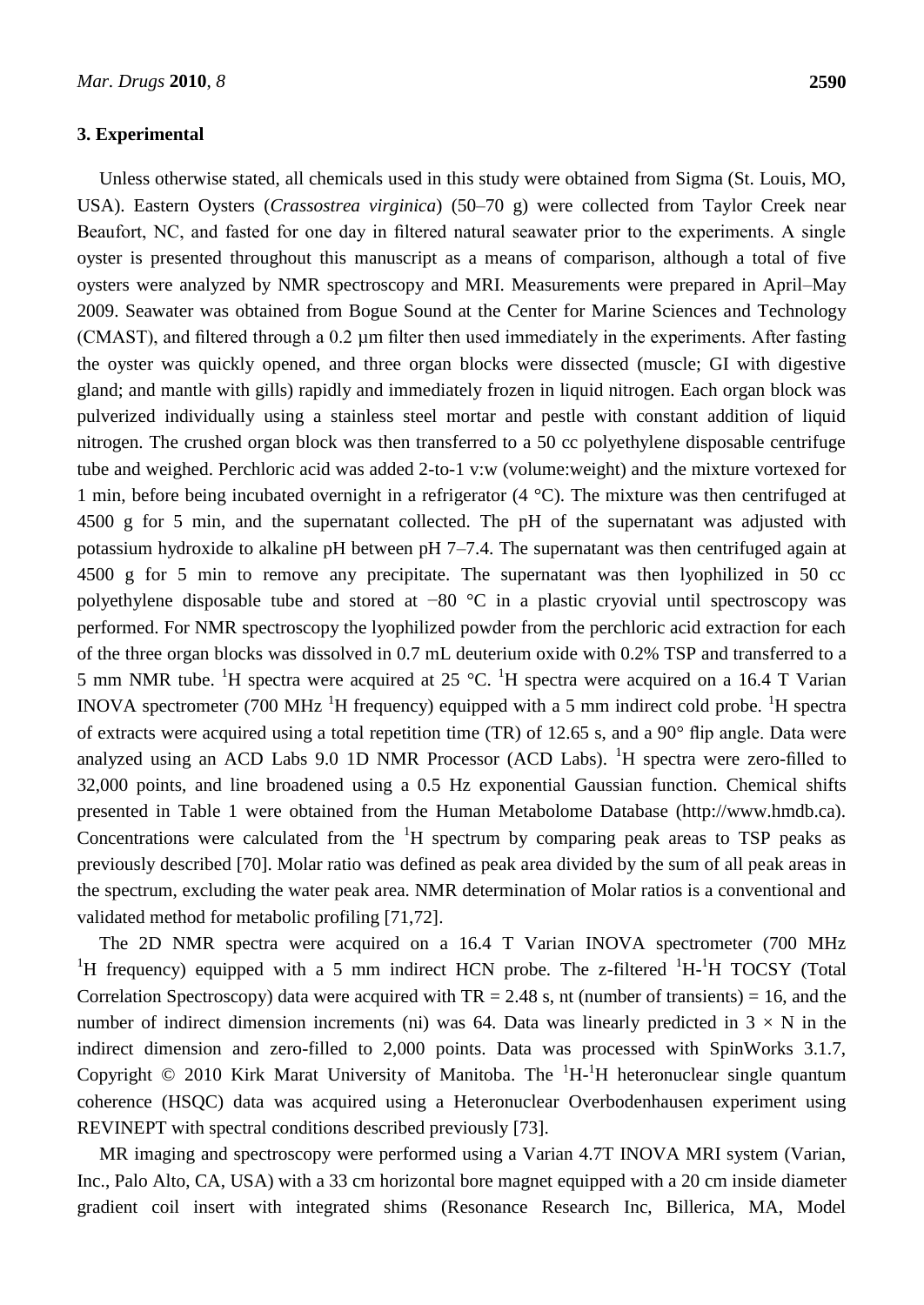BFG-300/200). The maximum gradient strength was 300 mT/m. At this field strength, the resonant frequencies of proton and carbon were 200 and 50 MHz, respectively. The images were collected using a multi-slice spin echo sequence with TR/TE (time of repetition/time of echo) settings of 2,000 ms/8 ms (proton-density), 300 ms/8 ms (T1-weighted), and 2,000 ms/30 ms (T2-weighted), respectively. The number of averages in each case was two. Therefore the image acquisition times were 512 (proton-density), 77 (T1) and 512 (T2) seconds. The field of view was 8 cm  $\times$  4 cm with 256 and 128 pixels acquired, producing  $0.31 \times 0.31$  mm pixel resolution for each image. Experimental conditions are described in a recently published paper [74].

#### **4. Conclusions**

Metabolomic NMR analysis of three organ blocks of the Eastern oyster identified over 32 major compounds and provides a basis for future metabolomic studies of the oyster. The compounds with the highest concentrations most likely serve roles in osmolarity regulation in addition to any other roles. The oyster adductor muscle has elevated concentrations of metabolites involved in mitochondrial energy metabolism such as carnitine, ATP, glycine, and alanine. Carnitine was identified for the first time in oysters. The relatively equal concentrations of arginine across the three organ blocks suggest a role as a high energy phosphagen storage molecule in the form of phosphoarginine and perhaps importance in the urea cycle in the stomach and digestive gland. High concentrations of glycogen in the stomach and digestive gland block most likely reflect its use as a glucose storage mechanism.

In conclusion, this is the first comprehensive NMR analysis of the Eastern oyster. Now that all major peaks in the  ${}^{1}H$  NMR spectrum of organ blocks of the Eastern oyster have been identified, the effects of the environment, age, genetics, and disease on the metabolome can be studied.

#### **Acknowledgements**

This work was supported in part by an instrumentation grant (2006-IDG-1012) from the North Carolina Biotechnology Center. These studies were conducted at the Marine Magnetic Resonance Imaging and Spectroscopy Facility (MMRISF) at the Center for Marine Sciences and Technology (CMAST) in Morehead City, NC, USA.

## **References**

- 1. Hines, A.; Oladiran, G.S.; Bignell, J.P.; Stentiford, G.D.; Viant, M.R. Direct sampling of organisms from the field and knowledge of their phenotype: Key recommendations for environmental metabolomics. *Environ. Sci. Technol.* **2007**, *41*, 3375–3381.
- 2. Jones, O.A.H.; Spurgeon, D.J.; Svendsen, C.; Griffin, J.L. A metabolomics based approach to assessing the toxicity of the polyaromatic hydrocarbon pyrene to the earthworm *Lumbricus rubellus*. *Chemosphere* **2008**, *71*, 601–609.
- 3. Tuffnail, W.; Mills, G.A.; Cary, P.; Greenwood, R. An environmental <sup>1</sup>H NMR metabolomic study of the exposure of the marine mussel *Mytilus edulis* to atrazine, lindane, hypoxia and starvation. *Metabolomics* **2009**, *5*, 33–43.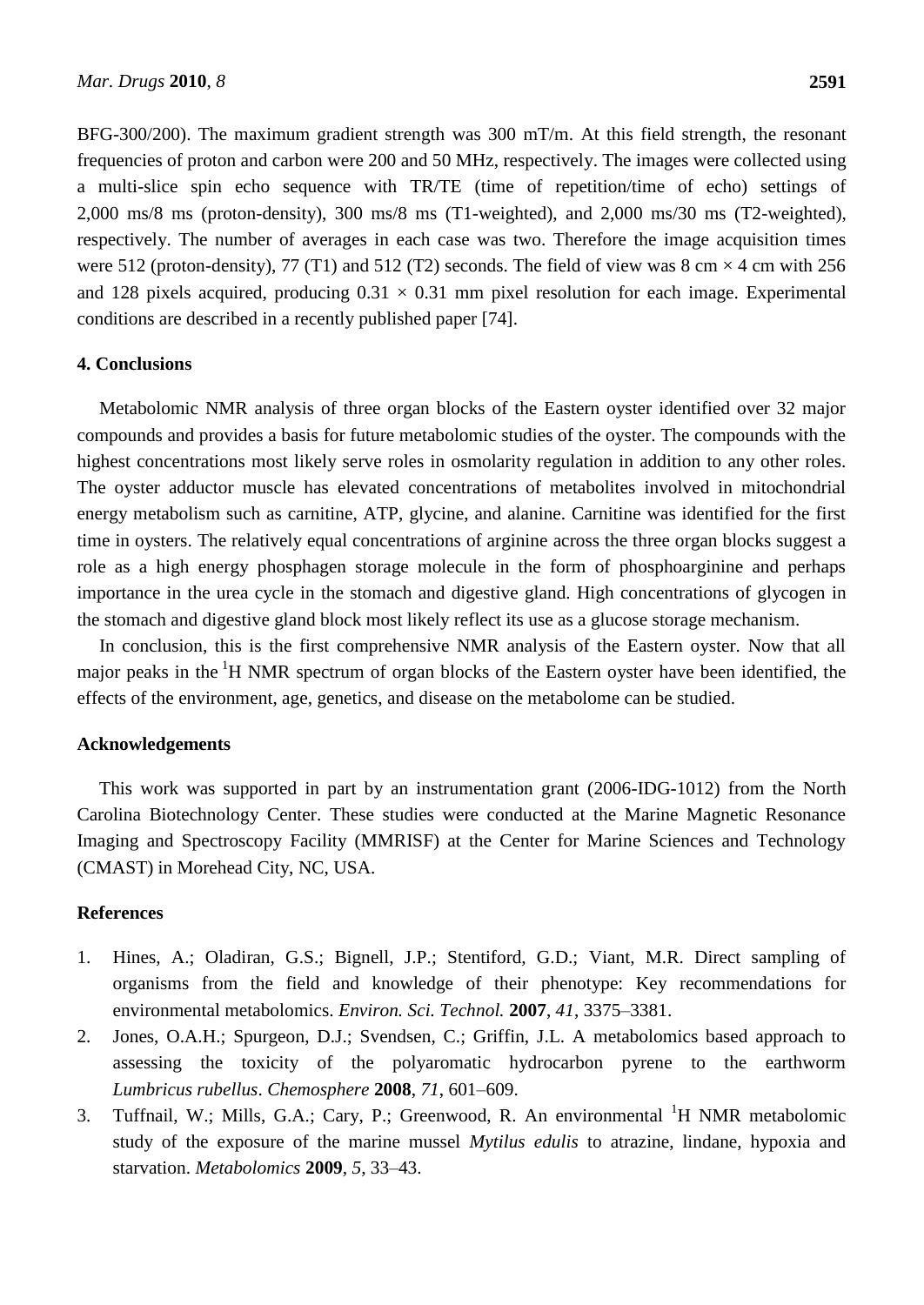- 4. Viant, M.R.; Rosenblum, E.S.; Tjeerdema, R.S. NMR-based metabolomics: a powerful approach for characterizing the effects of environmental stressors on organism health. *Environ. Sci. Technol.* **2003**, *37*, 4982–4989.
- 5. Willard, H.H.; Merritt, L.L., Jr.; Dean, J.A.; Settle, F.A., Jr. *Instrumental Methods of Analysis*, 7th ed.; Belmont, C.A., Ed.; Wadsworth: Belmont, CA, USA, 1988.
- 6. Fan, T.W.M. Metabolite profiling by one- and two-dimensional NMR analysis of complex mixtures. *Prog. Nucl. Magn. Reson. Spectrosc.* **1996**, *28*, 161–219.
- 7. Fan, T.W.M.; Lane, A.N. Structure-based profiling of metabolites and isotopomers by NMR. *Prog. Nucl. Magn. Reson. Spectrosc.* **2008**, *52*, 69–117.
- 8. Sabatini, P.; Josupeit, H. *Bivalves: Commodity Update*; FAO GLOBEFISH: Rome, Italy, 2007.
- 9. Allen, K. Amino acids in the Mollusca. *Integr. Comp. Biol.* **1961**, *1*, 253–261.
- 10. Allen, K. The effect of salinity on the amino acid concentration in *Rangia cuneata* (Pelecypoda). *Biol. Bull.* **1961**, *121*, 419–424.
- 11. Burg, M.B.; Ferraris, J.D. Intracellular organic osmolytes: function and regulation. *J. Biol. Chem.* **2008**, *283*, 7309–7313.
- 12. Collicutt, J.M.; Hochachka, P.W. The anaerobic oyster heart: coupling of glucose and aspartate fermentation. *J. Comp. Physiol. B Biochem. Syst. Environ. Physiol.* **1977**, *115*, 147–157.
- 13. Hammen, C.S. Metabolism of the oyster, *Crassostrea virginica*. *Integr. Comp. Biol.* **1969**, *9*, 309–318.
- 14. Hammen, C.S.; Miller, H.F. Nitrogen excretion of *Crassostrea virginica*. *Comp. Biochem. Physiol.* **1966**, *17*, 1199–1200.
- 15. Ringwood, A.H.; Conners, D.E.; DiNovo, A. The effects of copper exposures on cellular responses in oysters. *Mar. Environ. Res.* **1998**, *46*, 591–595.
- 16. Fan, T.W.M.; Higashi, R.M.; Macdonald, J.M. Emergence and recovery response of phosphate metabolites and intracellular pH in intact *Mytilus edulis* as examined in situ by *in vivo* 31P-NMR. *Biochim. Biophys. Acta* **1991**, *1092*, 39–47.
- 17. Higashi, R.M.; Fan, T.W.M.; Macdonald, J.M. Monitoring of metabolic responses of intact *Haliotis* (abalones) under salinity stress by <sup>31</sup>P surface probe localized NMR. *J. Exp. Zool.* **1989**, *249*, 350–356.
- 18. Harris, J.M. The presence, nature, and role of gut microflora in aquatic invertebrates: a synthesis. *Microb. Ecol.* **1993**, *25*, 195–231.
- 19. Kueh, C.S.W.; Chan, K.-y. Bacteria in bivalve shellfish with special reference to the oyster. *J. Appl. Microbiol.* **1985**, *59*, 41–47.
- 20. Ballantyne, J.S.; Moyes, C.D. The effects of salinity acclimation on the osmotic properties of mitochondria from the gill of *Crassostrea virginica*. *J. Exp. Biol.* **1987**, *133*, 449.
- 21. Powell, E.N.; Kasschau, M.; Chen, E.; Koenig, M.; Pecon, J. Changes in the free amino acid pool during environmental stress in the gill tissue of the oyster, *Crassostrea virginica*. *Comp. Biochem. Physiol. A Physiol.* **1982**, *71*, 591–598.
- 22. Carr, W.E.S.; Netherton, J.C., III; Gleeson, R.A.; Derby, C.D. Stimulants of feeding behavior in fish: analyses of tissues of diverse marine organisms. *Biol. Bull.* **1996**, *190*, 149–160.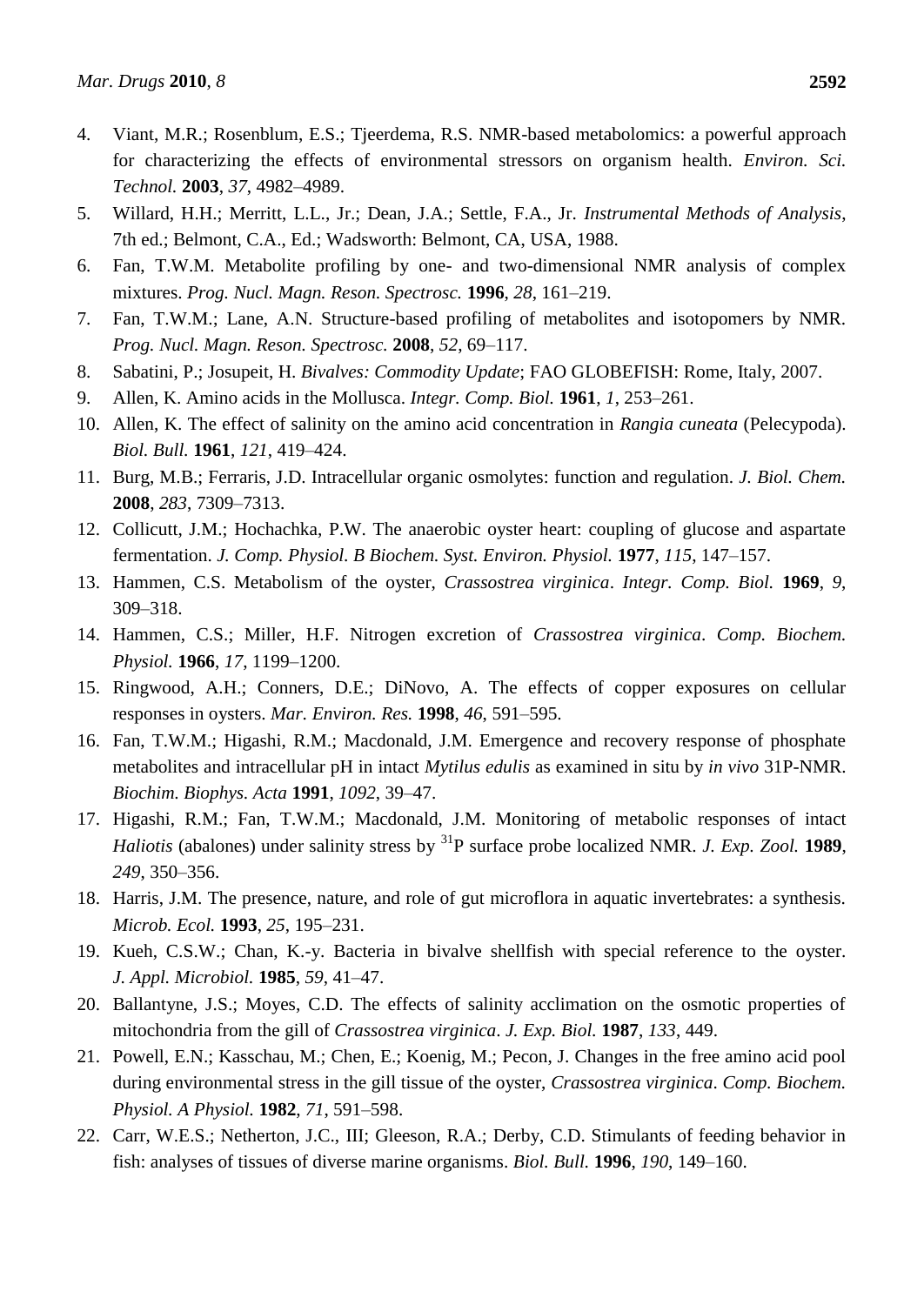- 23. Henry, R.P.; Mangum, C.P. Salt and water balance in the oligohaline clam, *Rangia cuneata* III. Reduction of the free amino acid pool during low salinity adaptation. *J. Exp. Zool.* **1980**, *211*, 25–32.
- 24. Henry, R.P.; Mangum, C.P.; Webb, K.L. Salt and water balance in the oligohaline clam, *Rangia cuneata* II. Accumulation of intracellular free amino acids during high salinity adaptation. *J. Exp. Zool.* **1980**, *211*, 11–24.
- 25. Lynch, M.P.; Wood, L. Effects of environmental salinity of free amino acids of *Crassostrea virginica* gmelin. *Comp. Biochem. Physiol.* **1966**, *19*, 783–790.
- 26. Sidwell, V.D.; Loomis, A.L.; Grodner, R.M. Geographic and monthly variation in composition of oysters. *Mar. Fish Rev.* **1979**, *41*, 13–17.
- 27. Pierce, S.K.; Rowland-Faux, L.M.; O'Brien, S.M. Different salinity tolerance mechanisms in Atlantic and Chesapeake Bay conspecific oyster: glycine betaine and amino acid pool variations. *Mar. Biol.* **1992**, *113*, 107–115.
- 28. Foreman, R.A., III; Ellington, W.R. Effects of inhibitors and substrate supplementation on anaerobic energy metabolism in the ventricle of the oyster, *Crassostrea virginica. Comp. Biochem. Physiol. B* **1983**, *74*, 543–547.
- 29. Bremer, J. Carnitine-metabolism and functions. *Physiol. Rev.* **1983**, *63*, 1420–1480.
- 30. Bremer, J. Carnitine in intermediary metabolism. *J. Biol. Chem.* **1963**, *238*, 2774–2779.
- 31. Fritz, I.B. Carnitine and its role in fatty acid metabolism. *Adv. Lipid. Res.* **1963**, *1*, 285–334.
- 32. Conners, D.E.; Ringwood, A.H. Effects of glutathione depletion on copper cytotoxicity in oysters (*Crassostrea virginica*). *Aquat. Toxicol.* **2000**, *50*, 341–349.
- 33. Lamoureux, G.L.; Rusness, D.G.; Dolphin, D.; Poulson, R.; Avramovic, O. The role of glutathione and glutathione-S-transferases in pesticide metabolism, selectivity, and mode of action in plants and insects. In *Glutathione: Chemical, Biochemical and Medical Aspects*; Dolphin, D., Poulson, R., Avramovic, O., Eds.; John Wiley & Sons: New York, NY, USA, 1989; pp. 153–196.
- 34. Ackermann, D. Uber das vorkommen von homarin, trigonellin und einer neuen base anemonin in der anthozoe anemonia-sulcata. *Hoppe-Seyler's Z. Physiol. Chem.* **1953**, *295*, 1–9.
- 35. Yancey, P.H.; Clark, M.E.; Hand, S.C.; Bowlus, R.D.; Somero, G.N. Living with water stress: evolution of osmolyte systems. *Science* **1982**, *217*, 1214–1222.
- 36. Hu, Y.H.; Lin, C.L.; Huang, Y.W.; Liu, P.E.; Hwang, D.F. Dietary amino acid taurine ameliorates liver injury in chronic hepatitis patients. *Amino Acids* **2008**, *35*, 469–473.
- 37. Lee, N.-H.; Han, K.-N.; Choi, K.-S. Effects of salinity and turbidity on the free amino acid composition in gill tissue of the Pacific oyster *Crassostrea gigas*. *J. Shellfish Res.* **2004**, *23*, 129–133.
- 38. Schuller-Levis, G.B.; Park, E. Taurine: new implications for an old amino acid. *FEMS Microbiol. Lett.* **2003**, *226*, 195–202.
- 39. Mendel, L.B.; Bradley, H.C. Experimental studies on the physiology of the mollusks-third paper. *Am. J. Physiol.* **1906**, *17*, 167–176.
- 40. Karsten, H. Disquisitio microscopia et chemica hepatis et bilis crustaceorum et molluscorum. *Nova acta Academiae Caesareae Leopoldino-Carolinae Germanicae Naturae Curiosorum* **1845**, *21*, 295–326.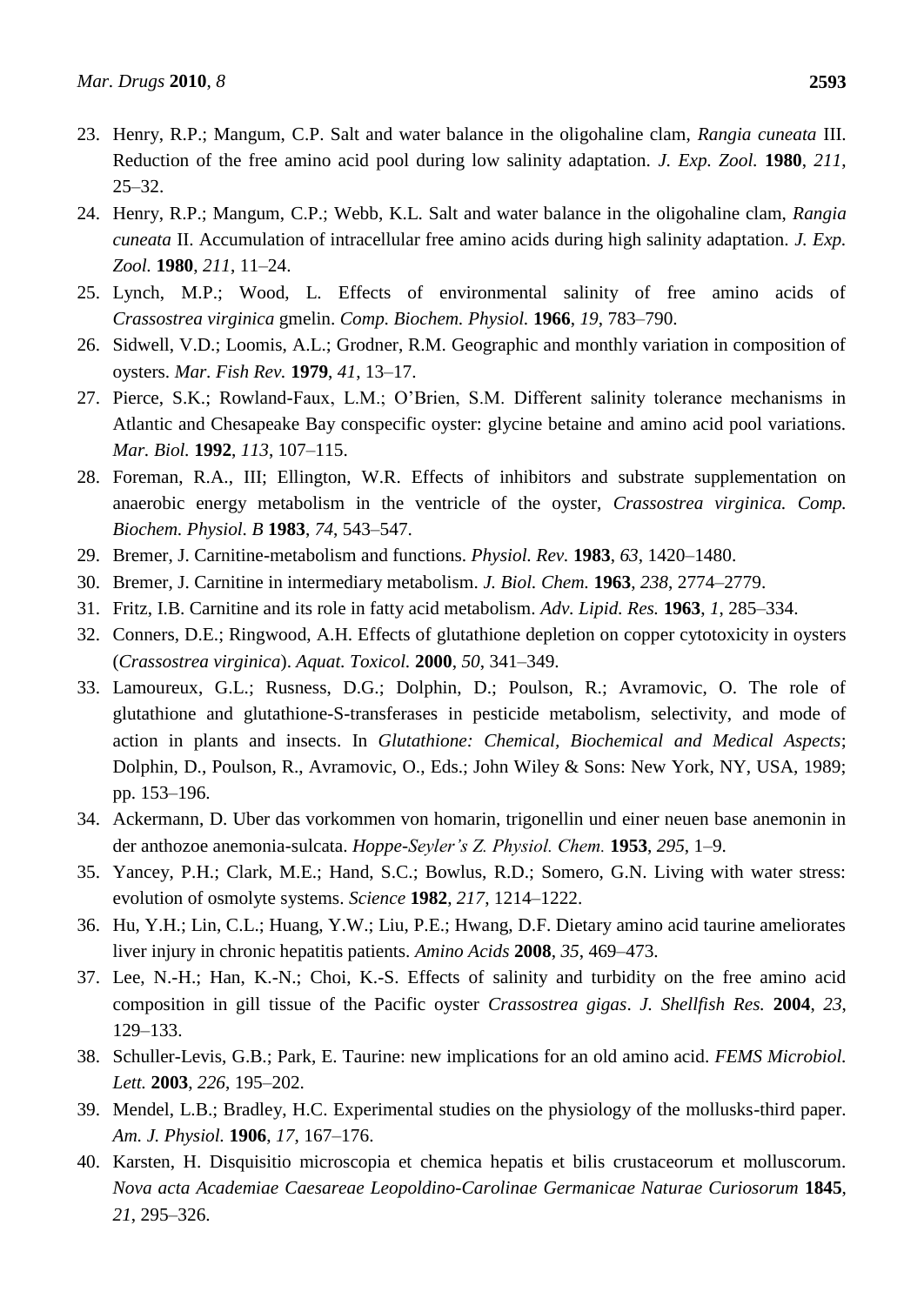- 41. Markwell, P.J.; Earle, K.E. Taurine: an essential nutrient for the cat. A brief review of the biochemistry of its requirement and the clinical consequences of deficiency. *Nutr. Res.* **1995**, *15*, 53–58.
- 42. Bouckenooghe, T.; Remacle, C.; Reusens, B. Is taurine a functional nutrient? *Curr. Opin. Clin. Nutr. Metab. Care.* **2006**, *9*, 728–733.
- 43. Toyohara, H.; Ikeda, M.; Goto, C.; Sawada, H.; Hosoi, M.; Takeuchi, K.; Hayashi, I.; Imamura, S.; Yamashita, M. Osmo-responsive expression of oyster amino acid transporter gene and analysis of the regulatory region involved. *Fish. Sci.* **2005**, *71*, 465–470.
- 44. Somero, G.N.; Bowlus, R.D. Osmolytes and metabolic end products of molluscs: the design of compatible solute systems. In *The Mollusca. Environmental Biochemistry and Physiology*; Hochachka, P.W., Ed.; Academic Press: New York; NY, USA, 1988; pp. 77–100.
- 45. Affeld, S.; Wagele, H.; Avila, C.; Kehraus, S.; Konig, G.M. Distribution of homarine in some *Opisthobranchia* (Gastropoda: Mollusca). *Bonner Zoologische Beitrage* **2006**, *55*, 181–190.
- 46. Gasteiger, E.L.; Gergen, J.A.; Haake, P.C. A study of the distribution of homarine (*N*-methyl picolinic acid). *Biol. Bull.* **1955**, *109*, 345–346.
- 47. Polychronopoulos, P.; Magiatis, P.; Skaltsounis, A.L.; Tillequin, F.; Vardala-Theodorou, E.; Tsarbopoulos, A. Homarine, a common metabolite in edible Mediterranean molluscs: Occurrence, spectral data and revision of a related structure. *Nat. Prod. Res.* **2001**, *15*, 411–418.
- 48. Linehan, L.G.; O'Connor, T.P.; Burnell, G. Seasonal variation in the chemical composition and fatty acid profile of Pacific oysters (*Crassostrea gigas*). *Food Chem.* **1999**, *64*, 211–214.
- 49. Berthelin, C.; Kellner, K.; Mathieu, M. Storage metabolism in the Pacific oyster (*Crassostrea gigas*) in relation to summer mortalities and reproductive cycle (West Coast of France). *Comp. Biochem. Physiol. B, Biochem. Mol. Biol.* **2000**, *125*, 359–369.
- 50. Lenoir, F.; Robbins, I.; Mathieu, M.; Lubet, P.; Gabbott, P.A. Isolation, characterization and glucose metabolism of glycogen cells (=vesicular connective-tissue cells) from the labial palps of the marine mussel *Mytilus edulis*. *Mar. Biol.* **1989**, *101*, 495–501.
- 51. Gabbott, P.A. Storage cycles in marine bivalve molluscs: a hypothesis concerning the relationship between glycogen metabolism and gametogenesis. In *Ninth European Marine Biology Symposium*; Barnes, H.B., Ed.; Aberdeen University Press: Aberdeen, UK, 1975; pp. 191–211.
- 52. Goddard, C.K.; Martin, A.W. Carbohydrate metabolism. In *Physiology of Mollusca*; Wilbur, K.M., Yonge, C.M., Ed.; Academic Press: New York, NY, USA, 1966; Volume 2, pp. 275–308.
- 53. Walne, P.R. The seasonal variation of meat and glycogen content of seven populations of Oysters *Ostrea edulis* L. and a review of the literature. *Fish. Invest. Lond. Ser. II* **1970**, *26*, 1–35.
- 54. Deslous-Paoli, J.M.; Heral, M. Biochemical composition and energy value of *Crassostrea gigas* (Thunberg) cultured in the bay of Marennes-Oleron. *Aquat. Living Resour.* **1988**, *1*, 239–249.
- 55. Patrick, S.; Faury, N.; Goulletquer, P. Seasonal changes in carbohydrate metabolism and its relationship with summer mortality of Pacific oyster *Crassostrea gigas* (Thunberg) in Marennes-Oleron bay (France). *Aquaculture* **2006**, *252*, 328–338.
- 56. Perdue, J.A.; Beattie, J.H.; Chew, K.K. Some relationships between gametogenic cycle and summer mortality phenomenon in the Pacific oyster (*Crassostrea gigas*) in Washington State. *J. Shellfish Res.* **1981**, *1*, 9–16.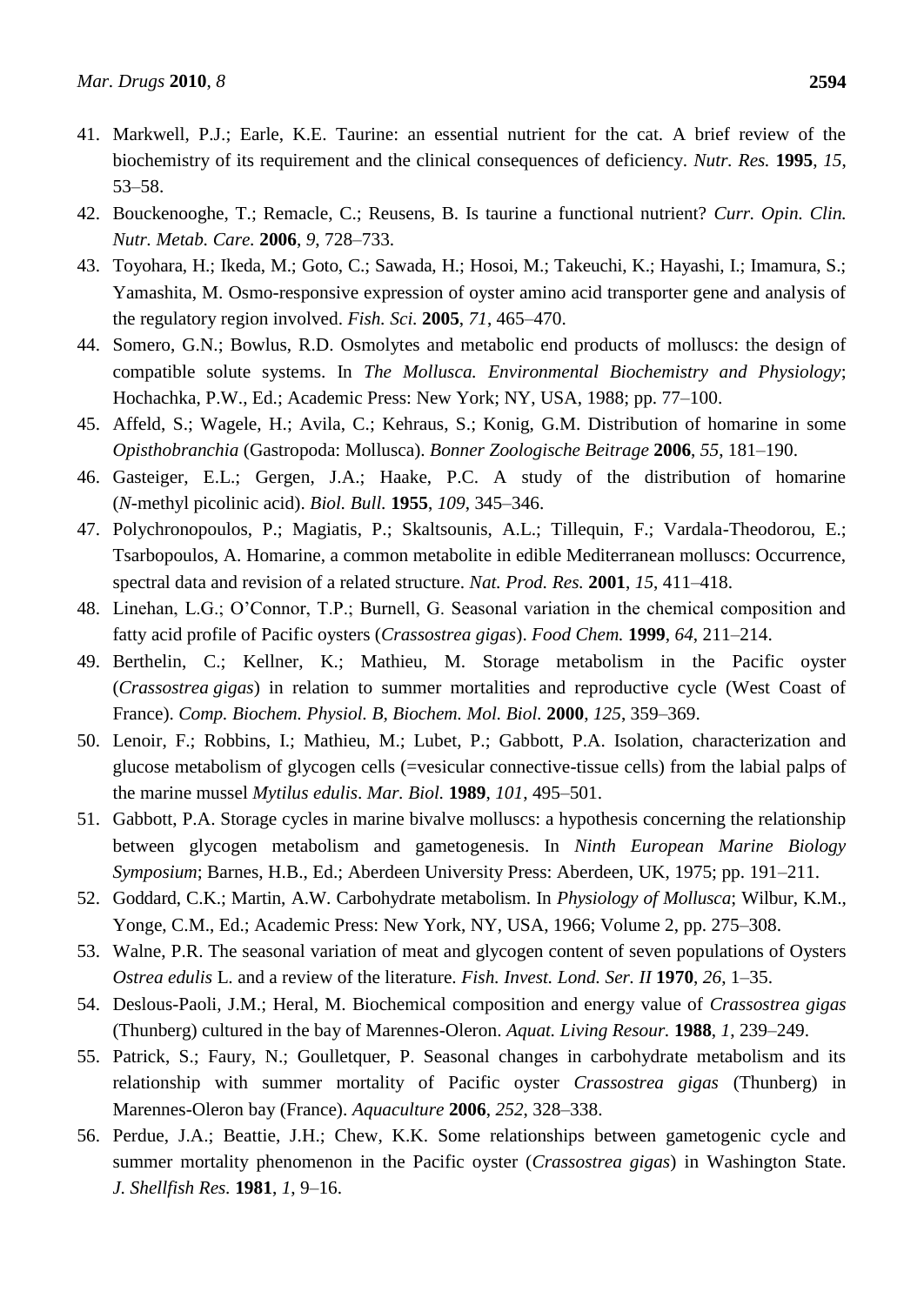- 57. Maurer, D.; Borel, M. Croissance, engraissement et cycle sexuel de *Crassostrea gigas* dans le Bassin d'Arachon: comparaison des huitres agees de 1 et 2 ans. *Haliotis* **1985**, *15*, 125–134.
- 58. Mathieu, M.; Lubet, P. Storage tissue metabolism and reproduction in marine bivalves: a brief review. *Invertebr. Reprod. Dev.* **1993**, *23*, 123–129.
- 59. Ruiz, C.; Abad, M.; Sedano, F.; Garcia-Martin, L.O.; Sanchez Lopez, J.L. Influence of seasonal environmental changes on the gamete production and biochemical composition of *Crassostrea gigas* (Thunberg) in suspended culture in El Grove, Galicia, Spain. *J. Exp. Mar. Biol. Ecol.* **1992**, *155*, 249–262.
- 60. Gabbott, P.A.; Whittle, M.A. Glycogen synthetase in the sea mussel *Mytilus edulis* L.—II. Seasonal changes in glycogen content and glycogen synthetase activity in the mantle tissue. *Comp. Biochem. Physiol. B, Biochem. Mol. Biol.* **1986**, *83*, 197–207.
- 61. Berthelin, C.H.; Fievet, B.; Leclerc, G.; Germain, P.; Kellner, K.; Mathieu, M. *In vivo* and *in vitro* approaches to the analysis of glycogen metabolism in the Pacific oyster, *Crassostrea gigas*. *J. Shellfish Res.* **2003**, *22*, 715–720.
- 62. Fando, J.J.; Garcia-Fernandez, M.C.; Candela, J.L. Glycogen metabolism in *Ostrea edulis* (L.) factors affecting glycogen synthesis. *Comp. Biochem. Physiol. B* **1972**, *43*, 807–814.
- 63. Wylie, V.; Smith, M. Nucleotides of the Pacific oyster *Crassostrea gigas* (Thunberg). *Biochem. Cell Biol.* **1964**, *42*, 1347–1351.
- 64. Michaelidis, B.; Haas, D.; Grieshaber, M.K. Extracellular and intracellular acid base status with regard to the energy metabolism in the oyster *Crassostrea gigas* during exposure to air. *Physiol. Biochem. Zool.* **2005**, *78*, 373–383.
- 65. Yokoyama, Y.; Sakaguchi, M.; Kawai, F.; Kanamori, M. Changes in concentration of ATP-related compounds in various tissues of oyster during ice storage. *Nippon Suisan Gakk.* **1992**, *58*, 2125–2136.
- 66. Van Pilsum, J.F.; Stephens, G.C.; Taylor, D. Distribution of creatine, guanidinoacetate and the enzymes for their biosynthesis in the animal kingdom. *Biochem. J.* **1972**, *126*, 325–345.
- 67. Nakada, H.I.; Friedmann, B.; Weinhouse, S. Pathways of glycine catabolism in rat liver. *J. Biol. Chem.* **1955**, *216*, 583–592.
- 68. Lehninger, A.L.; Nelson, D.L.; Cox, M.M. *Lehninger Principles of Biochemistry*; W.H. Freeman: New York, NY, USA, 2005.
- 69. Stryer, L. *Biochemistry*; W.H. Freeman: New York, NY, USA, 1995; pp. 86–88.
- 70. Dewar, B.J.; Keshari, K.; Jeffries, R.; Dzeja, P.; Graves, L.M.; Macdonald, J.M. Metabolic assessment of a novel chronic myelogenous leukemic cell line and an imatinib resistant subline by <sup>1</sup>H NMR spectroscopy. *Metabolomics* **2010**, *6*, 439–450.
- 71. Fan, T.W.M.; Colmer, T.D.; Lane, A.N.; Higashi, R.M. Determination of metabolites by <sup>1</sup>H NMR and GC: analysis for organic osmolytes in crude tissue extracts. *Anal. Biochem.* **1993**, *214*, 260–271.
- 72. Fan, T.W.M.; Higashi, R.M.; Lane, A.N.; Jardetzky, O. Combined use of <sup>1</sup>H-NMR and GC-MS for metabolite monitoring and *in vivo* <sup>1</sup>H-NMR assignments. *Biochim. Biophys. Acta* **1986**, *882*, 154–167.